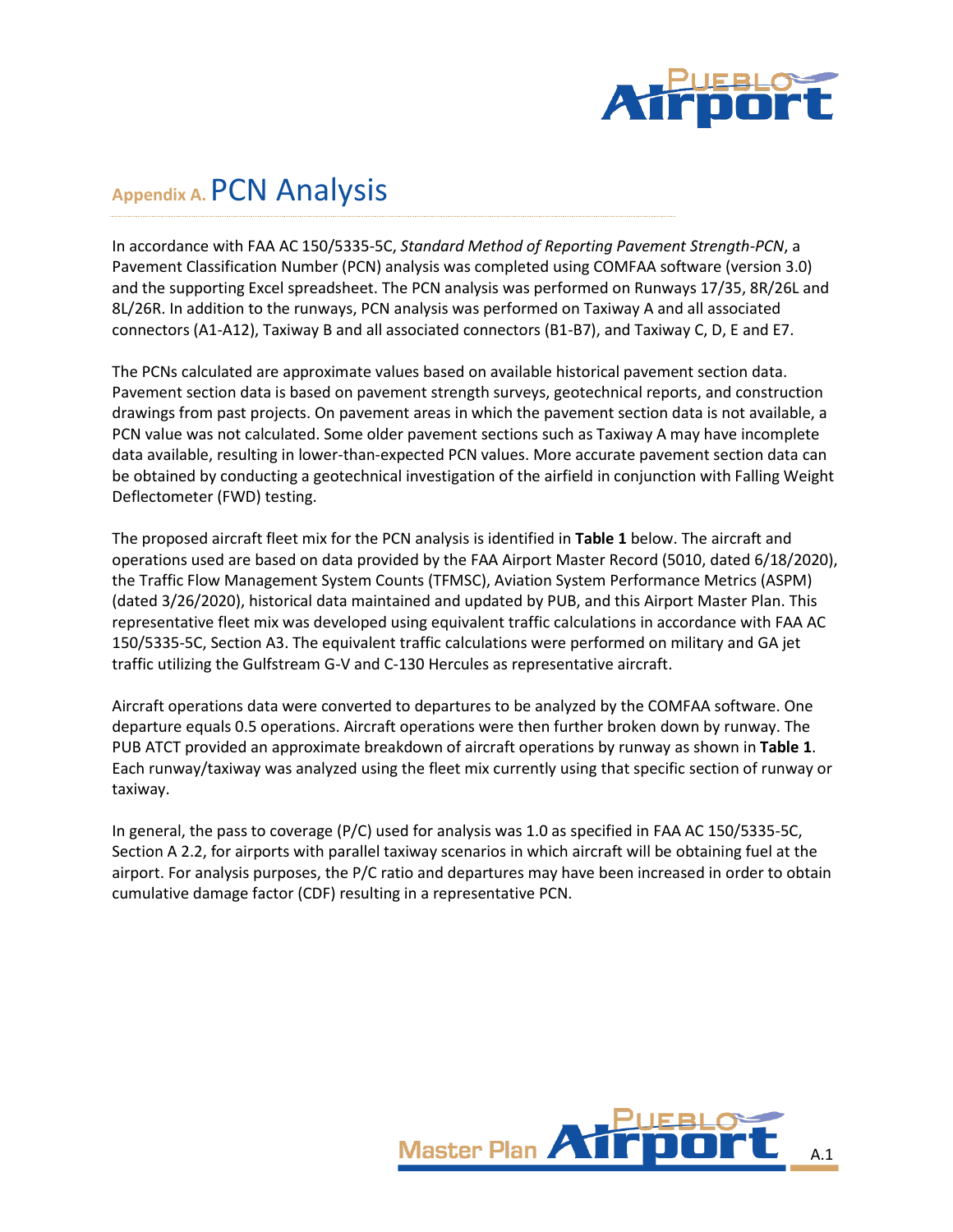## **TABLE 1 Airport Fleet Mix**

| <b>AIRCRAFT FLEET MIX</b> |            | <b>PUEBLO MEMORIAL AIRPORT</b><br><b>MASTER PLAN PCN ANALYSIS</b><br><b>ANNUAL DEPARTURES</b> |                                                                   |                                      |                                      |                                          |  |
|---------------------------|------------|-----------------------------------------------------------------------------------------------|-------------------------------------------------------------------|--------------------------------------|--------------------------------------|------------------------------------------|--|
| <b>Aircraft Type</b>      | <b>ARC</b> | Max. Take-off<br>Weight (lbs.)                                                                | <b>Average Projected</b><br><b>Departures/YEAR</b><br>2020 - 2040 | Runway 8R - 26L<br><b>Departures</b> | Runway 8L - 26R<br><b>Departures</b> | <b>Runway 17/35</b><br><b>Departures</b> |  |
| Boeing 737-800            | $D-III$    | 174,700                                                                                       | 100                                                               | 95                                   | $\Omega$                             | 5                                        |  |
| Cessna Skyhawk 172        | $A-I$      | 2,550                                                                                         | 9,479                                                             | 8,531                                | 474                                  | 474                                      |  |
| Diamond DA-20             | $A-I$      | 1,764                                                                                         | 186,837                                                           | 88,748                               | 88.748                               | 9,342                                    |  |
| Gulfstream G-V            | $C-III$    | 90,900                                                                                        | 1,315                                                             | 1,249                                | 0                                    | 66                                       |  |
| C-130 Hercules            | $C-IV$     | 155,000                                                                                       | 225                                                               | 214                                  | $\Omega$                             | 11                                       |  |
| <b>CRJ-200</b>            | $C-11$     | 53.000                                                                                        | 2.325                                                             | 2,209                                | $\Omega$                             | 116                                      |  |

**SOURCES:** FAA Airport Master Record; FAA TFMSC database; PUB airport management and ATCT records; June, 2020; Aviation System Performance Metrics, March 2020.

Using the aircraft fleet mix data displayed in **Table 1**, the PCN of each pavement section was determined. The PCN is comprised of four components representing pavement type, subgrade strength category, allowable tire pressure, and method used to determine PCN. Each component is represented by a code and are defined as follows:

### **Pavement Codes**

| <b>Pavement Type</b> | <b>Pavement Code</b> |
|----------------------|----------------------|
| Flexible             |                      |
| Rigid                |                      |

## **Subgrade Strength Category**

| <b>Subgrade Strength</b> | <b>Subgrade Support</b> |                                       |                         |
|--------------------------|-------------------------|---------------------------------------|-------------------------|
| <b>Category</b>          | <b>CBR-Value</b>        | <b>Represents</b>                     | <b>Code Designation</b> |
|                          |                         |                                       |                         |
| High                     | 15                      | $CBR \geq 13$                         | А                       |
| Medium                   | 10                      | 8 <cbr<13< td=""><td>В</td></cbr<13<> | В                       |
| Low                      | 6                       | 4 <cbr≤8< td=""><td></td></cbr≤8<>    |                         |
| Ultra-Low                | 3                       | CRR < 4                               |                         |

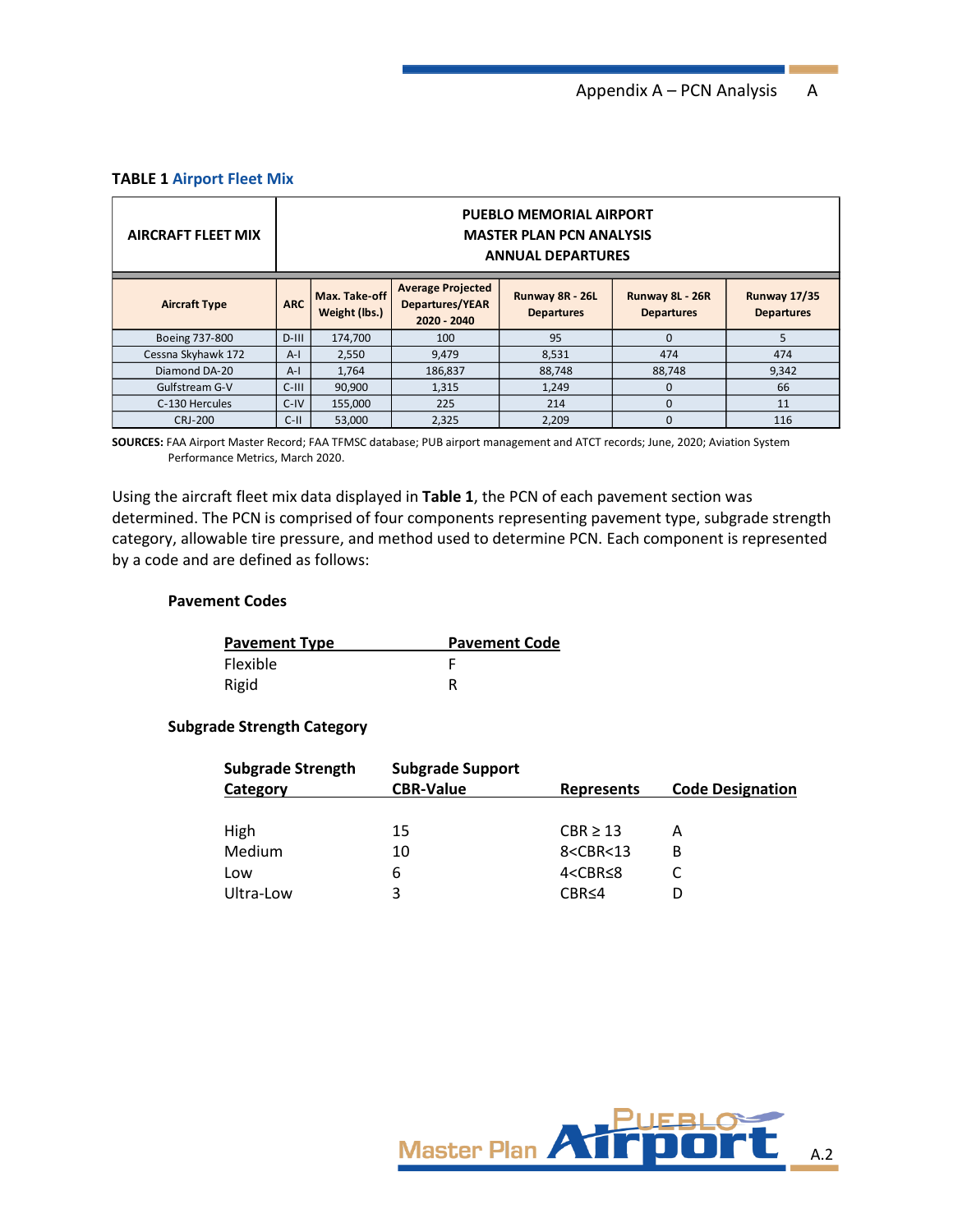## **Allowable Tire Pressure**

| Category  | Code | <b>Tire Pressure Range</b>             |
|-----------|------|----------------------------------------|
|           |      |                                        |
| Unlimited | w    | No Pressure Limit                      |
| High      | x    | Pressure Limited to 254 psi (1.75 MPa) |
| Medium    | v    | Pressure Limited to 181 psi (1.25 MPa) |
| Low       | 7    | Pressure Limited to 73 psi (0.50 MPa)  |
|           |      |                                        |

## **Method used to determine PCN**

Results of technical Study = T Based on aircraft using pavement = U

**Table 2** identifies the runway/taxiway areas under analysis and the fleet mix used to evaluate the pavement area. The PCN results for each runway/taxiway are also illustrated. The COMFAA data sheets detailing the analysis for the runways/taxiways are provided in this Appendix for a more in-depth review. The data sheets include the following:

- **Aircraft operational and maximum gross weights**
- **Typical aircraft weight distribution on the main and nose gear**
- **Main gear type (dual, dual tandem, etc.)**
- **Main gear tire pressure**
- **EXED Maximum allowable gross weight for each aircraft on pavement at equivalent annual departure level**
- **EXECTE AIRCRET CONSTRAIGHTER IS ALTERT AIRCRET AIRCRET AIRCRET AIRCRET AIRCRET AIRCRET AIRCRET AIRCRET AIRCRET AIRCRET AIRCRET AIRCRET AIRCRET AIRCRET AIRCRET AIRCRET AIRCRET AIRCRET AIRCRET AIRCRET AIRCRET AIRCRET AIRCRE weight.**

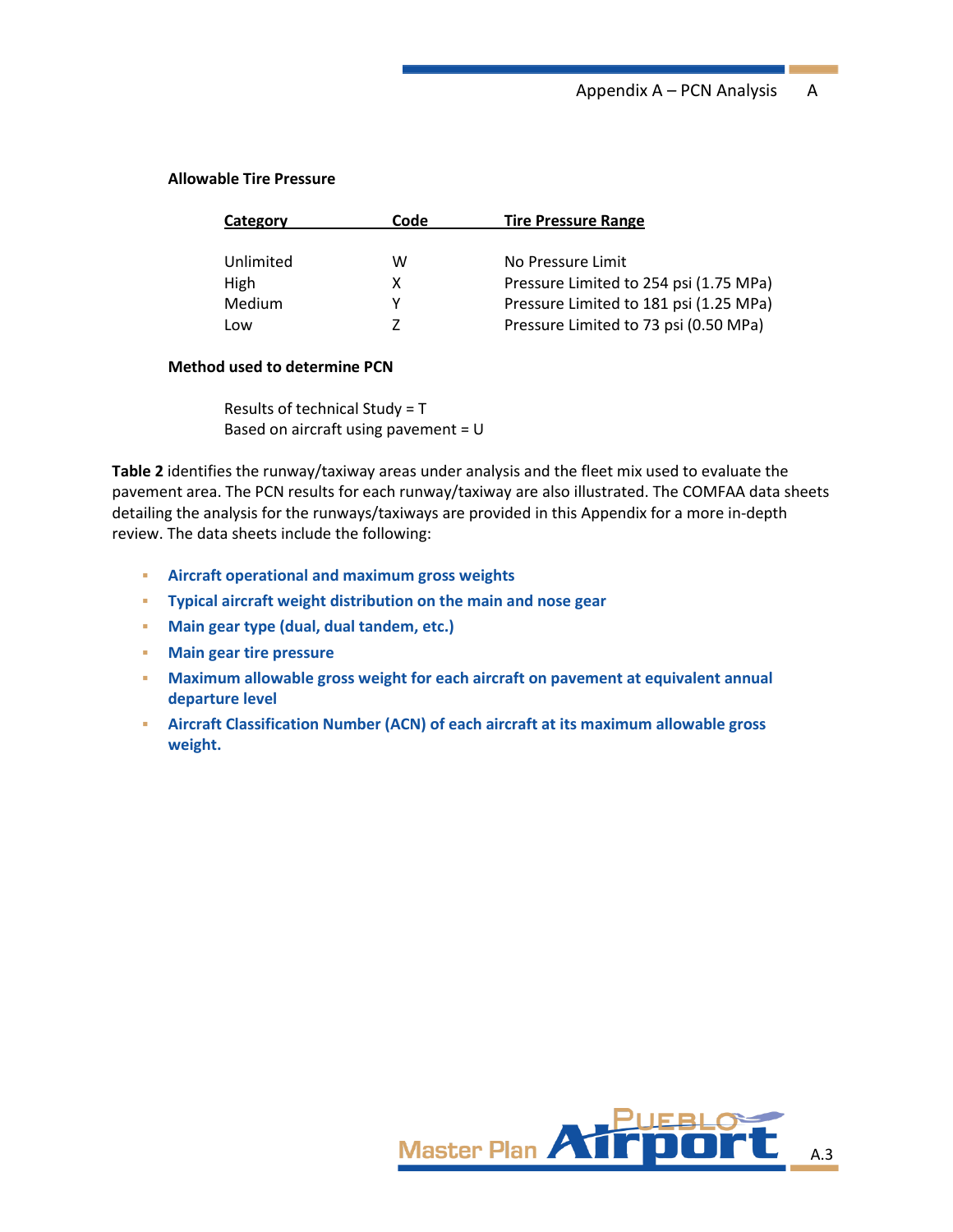Appendix A – PCN Analysis A

## **TABLE A2 Summary of PCN Data for PUB Runways & Taxiways**

## **PUB MASTER PLAN PCN DATA**

| Runway / Taxiway       | <b>Aircraft Fleet Mix</b> | <b>PCN</b>    |
|------------------------|---------------------------|---------------|
| Runway 8L-26R          | 8L-26R                    | 7.6 $F/D/Z/T$ |
| Runway 8R-26L (Keel)   | 8R-26L                    | 73 F/D/X/T    |
| Runway 8R-26L (Edges)  | 8R-26L                    | 67 F/D/X/T    |
| Runway 17-35           | $17 - 35$                 | 57 F/B/X/T    |
| Taxiway A              | <b>100% Fleet</b>         | 36 R/C/X/T    |
| Taxiway A (A1 to A2)   | <b>100% Fleet</b>         | 31 F/C/X/T    |
| Taxiway A (E7 to A10)  | 8R-26L                    | 73 F/C/X/T    |
| Taxiway A (A10 to A12) | 8R-26L                    | 41 F/D/X/T    |
| Taxiway A2             | <b>100% Fleet</b>         | 61 $F/C/X/T$  |
| Taxiway A3             | <b>100% Fleet</b>         | 28 F/C/X/T    |
| Taxiway A6             | 8R-26L                    | 63 F/C/X/T    |
| Taxiway A9             | 8R-26L                    | 13 F/C/X/T    |
| Taxiway B              | 8L-26R                    | 7.6 F/D/Z/T   |
| Taxiway B1             | 8L-26R                    | 8.1 F/D/Z/T   |
| Taxiway B3             | 8L-26R                    | 7.6 F/D/Z/T   |
| Taxiway B4             | 8L-26R                    | 7.6 F/D/Z/T   |
| Taxiway B7             | 8L-26R                    | 8.1 F/D/Z/T   |
| Taxiway C              | 8L-26R                    | 8.1 F/D/Z/T   |
| Taxiway D              | $17 - 35$                 | 66 F/B/X/T    |
| Taxiway E              | 8R-26L                    | 61 R/C/X/T    |
| Taxiway E7             | 8R-26L                    | 35 R/D/X/T    |

**SOURCE:** Dibble Engineering, June 2020.

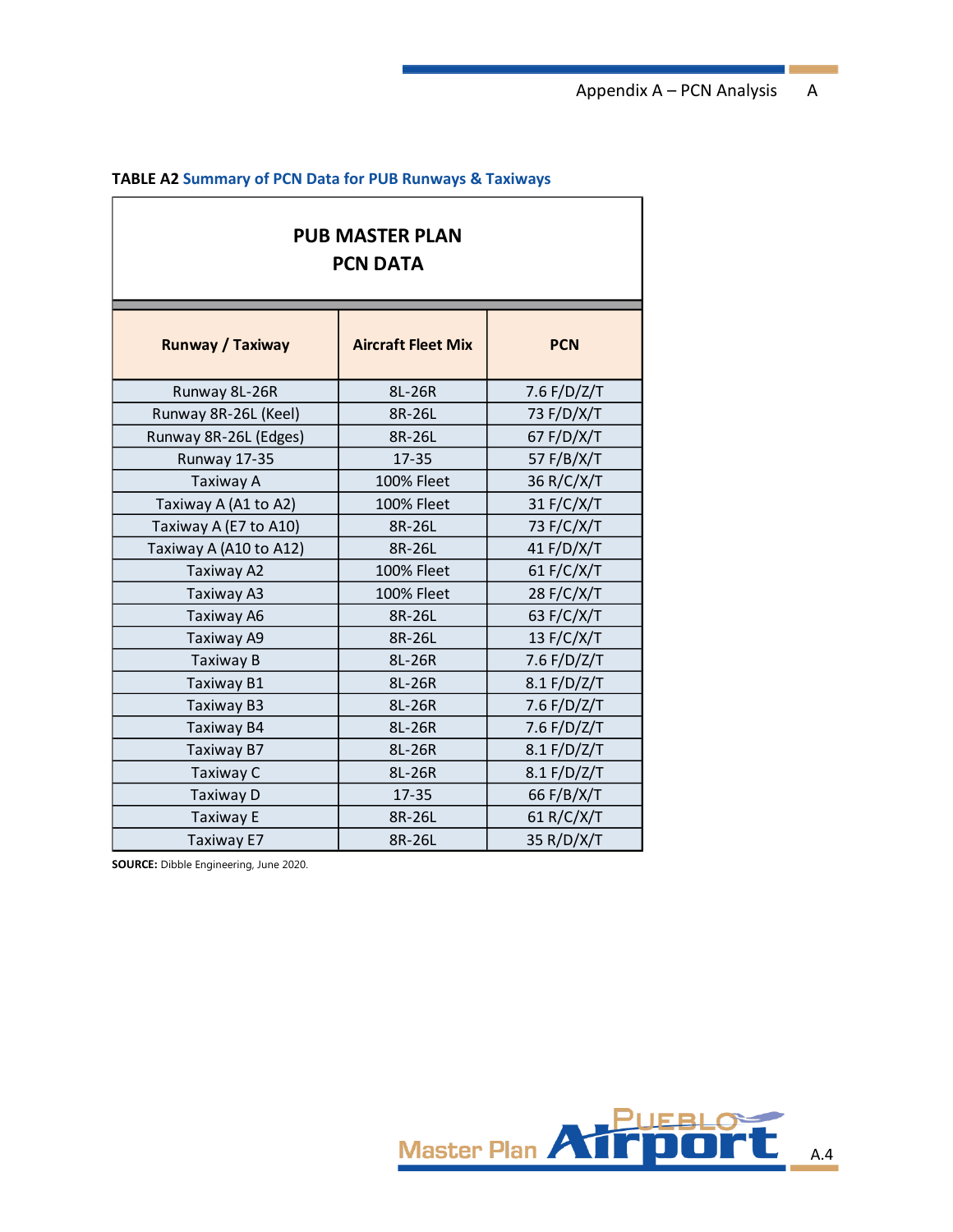Runway 8L‐26R Pavement Section R11

Library file name = K:\2019\1019046\_PUB\_MP\_Update\Technical Information\PCN\Aircraft Fleet Mix\PUB 8L-26R Fleet.Ext Units = English

Evaluation pavement type is flexible and design procedure is CBR. Alpha Values are those approved by the ICAO in 2007.

> CBR = 3.00 (Subgrade Category is D(3)) Evaluation pavement thickness = 25.50 in Pass to Traffic Cycle (PtoTC) Ratio = 10.00 (non‐standard) Maximum number of wheels per gear = 1 Maximum number of gears per aircraft = 1

No aircraft have 4 or more wheels per gear. The FAA recommends a reference section assuming 3 inches of HMA and 6 inches of crushed aggregate for equivalent thickness calculations.

Results Table 1. Input Traffic Data

| No. Aircraft Name                | Gross Percent<br>Weight Gross Wt Press | Tire | Annual<br>Deps | 20-yr<br>Coverages Thick          | - 6D          |  |
|----------------------------------|----------------------------------------|------|----------------|-----------------------------------|---------------|--|
| 1 Diamond DA-20<br>2 Skyhawk-172 | 1,764 100.00<br>2,558 95.00            | 50.0 | 4.740          | 30.0 887,480 15,881,654<br>54.598 | 10.25<br>7.19 |  |

Results Table 2. PCN Values

| No. Aircraft Name              | Critical<br>Aircraft Total<br>Equiv. Covs. | Thickness<br>for Total | Maximum<br>Allowable<br>Equiv. Covs. Gross Weight | ACN Thick at<br>Max. Allowable<br>Gross Weight | <b>CDF</b>                 | PCN on<br>D(3) |
|--------------------------------|--------------------------------------------|------------------------|---------------------------------------------------|------------------------------------------------|----------------------------|----------------|
| Diamond DA-20<br>2 Skyhawk-172 | >5,000,000<br>>5,000,000                   | 10.25<br>9.06          | 10,912<br>20,248                                  | 18.20<br>18.20<br>$Total$ CDF =                | 0.0000<br>0.0000<br>0.0000 | 7.6<br>7.6     |

When computing the numbers of coverages to failure, the coverages for none of the aircraft converged at a pavement thickness greater than 99 percent of the evaluation thickness. This means that the life of the pavement is unlimited and the pavement is very strong in relation to the aircraft loading. The relative aircraft load evaluations are also unreliable. Consider reviewing the procedures used to determine the evaluation thickness and the strength of the support. The thicknesses for unlimited operations of each of the aircraft are as follows.

Results Table 2a. Thicknesses for Unlimited Operations Diamond DA‐20 14.64 Skyhawk-172

| Results Table 3. Flexible ACN at Indicated Gross Weight and Strength |       |                           |      |       |        |
|----------------------------------------------------------------------|-------|---------------------------|------|-------|--------|
| No. Aircraft Name                                                    | Gross | % GW on                   | Tire | ACN   | ACN on |
|                                                                      |       | Weight Main Gear Pressure |      | Thick | D(3)   |
|                                                                      |       |                           |      |       |        |
| 1 Diamond DA-20                                                      | 1,764 | 100.00                    | 30.0 | 7.32  | 1.2    |
| 2 Skyhawk-172                                                        | 2,558 | 95.00                     | 50.0 | 6.47  | 1.0    |

Results Table 4. Summary Output for Copy and Paste Into the Support Spread Sheet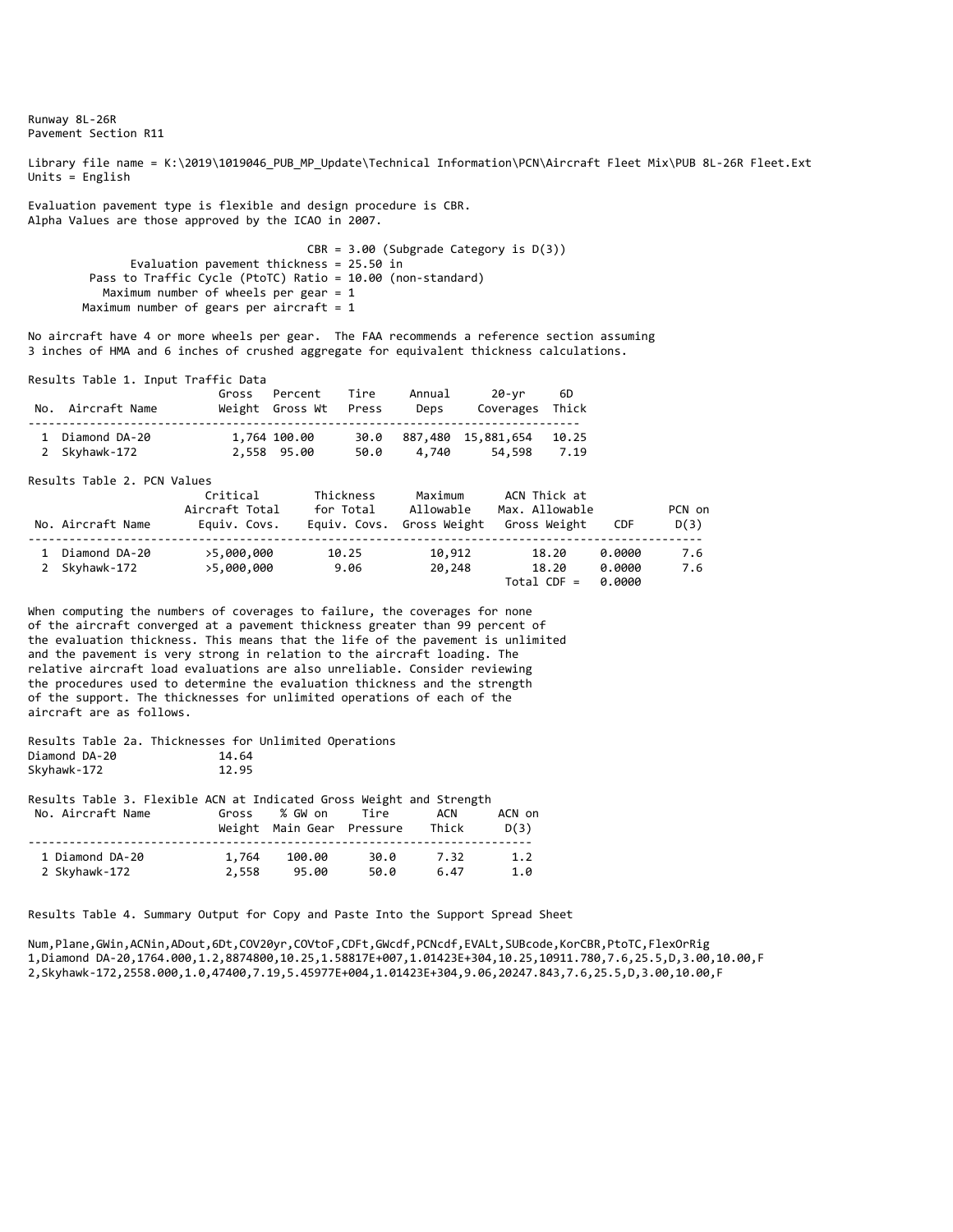Runway 8R‐26L (Keel)

Pavement Section R1

Library file name = K:\2019\1019046\_PUB\_MP\_Update\Technical Information\PCN\Aircraft Fleet Mix\PUB 8R-26L Fleet.Ext Units = English

Evaluation pavement type is flexible and design procedure is CBR. Alpha Values are those approved by the ICAO in 2007.

> CBR = 4.00 (Subgrade Category is D(3)) Evaluation pavement thickness = 40.80 in Pass to Traffic Cycle (PtoTC) Ratio = 2.00 Maximum number of wheels per gear = 2 Maximum number of gears per aircraft = 2

No aircraft have 4 or more wheels per gear. The FAA recommends a reference section assuming 3 inches of HMA and 6 inches of crushed aggregate for equivalent thickness calculations.

Results Table 1. Input Traffic Data

| No. | Aircraft Name    | Gross         | Percent<br>Weight Gross Wt | Tire<br>Press | Annual<br>Deps | 20-yr<br>Coverages | 6D<br>Thick |
|-----|------------------|---------------|----------------------------|---------------|----------------|--------------------|-------------|
|     | B737-800         | 174,700 93.56 |                            | 205.0         | 100            | 1,124              | 34.80       |
| 2   | RegionalJet-200  | 53,000        | 95.00                      | 177.0         | 2,209          | 17,072             | 24.80       |
|     | $3C-130$         | 155,000 95.00 |                            | 105.0         | 214            | 3,702              | 31.42       |
|     | 4 Gulfstream-G-V |               | 90,900 95.00               | 188.0         | 1,249          | 11,911             | 31.45       |
|     | Diamond DA-20    |               | 1,764 100.00               | 30.0          | 88,748         | 317,633            | 7.15        |
|     | Skyhawk-172      |               | 2,558 95.00                | 50.0          | 8,531          | 19,653             | 5.72        |

#### Results Table 2. PCN Values

|    | No. Aircraft Name | Critical<br>Aircraft Total<br>Equiv. Covs. | Thickness<br>for Total<br>Equiv. Covs. | Maximum<br>Allowable<br>Gross Weight | ACN Thick at<br>Max. Allowable<br>Gross Weight | <b>CDF</b> | PCN on<br>D(3) |
|----|-------------------|--------------------------------------------|----------------------------------------|--------------------------------------|------------------------------------------------|------------|----------------|
|    | B737-800          | 1,195                                      | 35.01                                  | 226,190                              | 56.42                                          | 0.1430     | 73.3           |
|    | 2 RegionalJet-200 | >5,000,000                                 | 37.06                                  | 63,987                               | 30.97                                          | 0.0000     | 22.1           |
|    | 3 C-130           | 67,455                                     | 37.57                                  | 177,468                              | 43.94                                          | 0.0083     | 44.5           |
|    | 4 Gulfstream-G-V  | 3,044,985                                  | 39.10                                  | 98,569                               | 38.04                                          | 0.0006     | 33.3           |
| 5. | Diamond DA-20     | >5,000,000                                 | 11.79                                  | 21,129                               | 25.32                                          | 0.0000     | 14.8           |
|    | 6 Skyhawk-172     | >5,000,000                                 | 10.96                                  | 35,480                               | 24.09                                          | 0.0000     | 13.4           |
|    |                   |                                            |                                        |                                      | $Total$ CDF =                                  | 0.1520     |                |

#### Results Table 3. Flexible ACN at Indicated Gross Weight and Strength

| No. Aircraft Name | Gross<br>Weight | % GW on<br>Main Gear | Tire<br>Pressure | ACN<br>Thick | ACN on<br>D(3) |
|-------------------|-----------------|----------------------|------------------|--------------|----------------|
| 1 B737-800        | 174,700         | 93.56                | 205.0            | 48.96        | 55.2           |
| 2 RegionalJet-200 | 53,000          | 95.00                | 177.0            | 28.09        | 18.2           |
| $3C-130$          | 155,000         | 95.00                | 105.0            | 40.41        | 37.6           |
| 4 Gulfstream-G-V  | 90,900          | 95.00                | 188.0            | 36.45        | 30.6           |
| 5 Diamond DA-20   | 1,764           | 100.00               | 30.0             | 7.32         | 1.2            |
| 6 Skyhawk-172     | 2,558           | 95.00                | 50.0             | 6.47         | 1.0            |

Results Table 4. Summary Output for Copy and Paste Into the Support Spread Sheet

Num,Plane,GWin,ACNin,ADout,6Dt,COV20yr,COVtoF,CDFt,GWcdf,PCNcdf,EVALt,SUBcode,KorCBR,PtoTC,FlexOrRig 1,B737‐800,174700.000,55.2,200,34.80,1.12440E+003,7.86085E+003,35.01,226189.940,73.3,40.8,D,4.00,2.00,F 2,RegionalJet‐200,53000.000,18.2,4418,24.80,1.70719E+004,1.01423E+304,37.06,63987.406,22.1,40.8,D,4.00,2.00,F 3,C‐130,155000.000,37.6,428,31.42,3.70182E+003,4.43861E+005,37.57,177468.253,44.5,40.8,D,4.00,2.00,F 4,Gulfstream‐G‐V,90900.000,30.6,2498,31.45,1.19108E+004,2.00364E+007,39.10,98569.016,33.3,40.8,D,4.00,2.00,F 5,Diamond DA‐20,1764.000,1.2,177496,7.15,3.17633E+005,1.01423E+304,11.79,21128.666,14.8,40.8,D,4.00,2.00,F 6,Skyhawk‐172,2558.000,1.0,17062,5.72,1.96529E+004,1.01423E+304,10.96,35479.552,13.4,40.8,D,4.00,2.00,F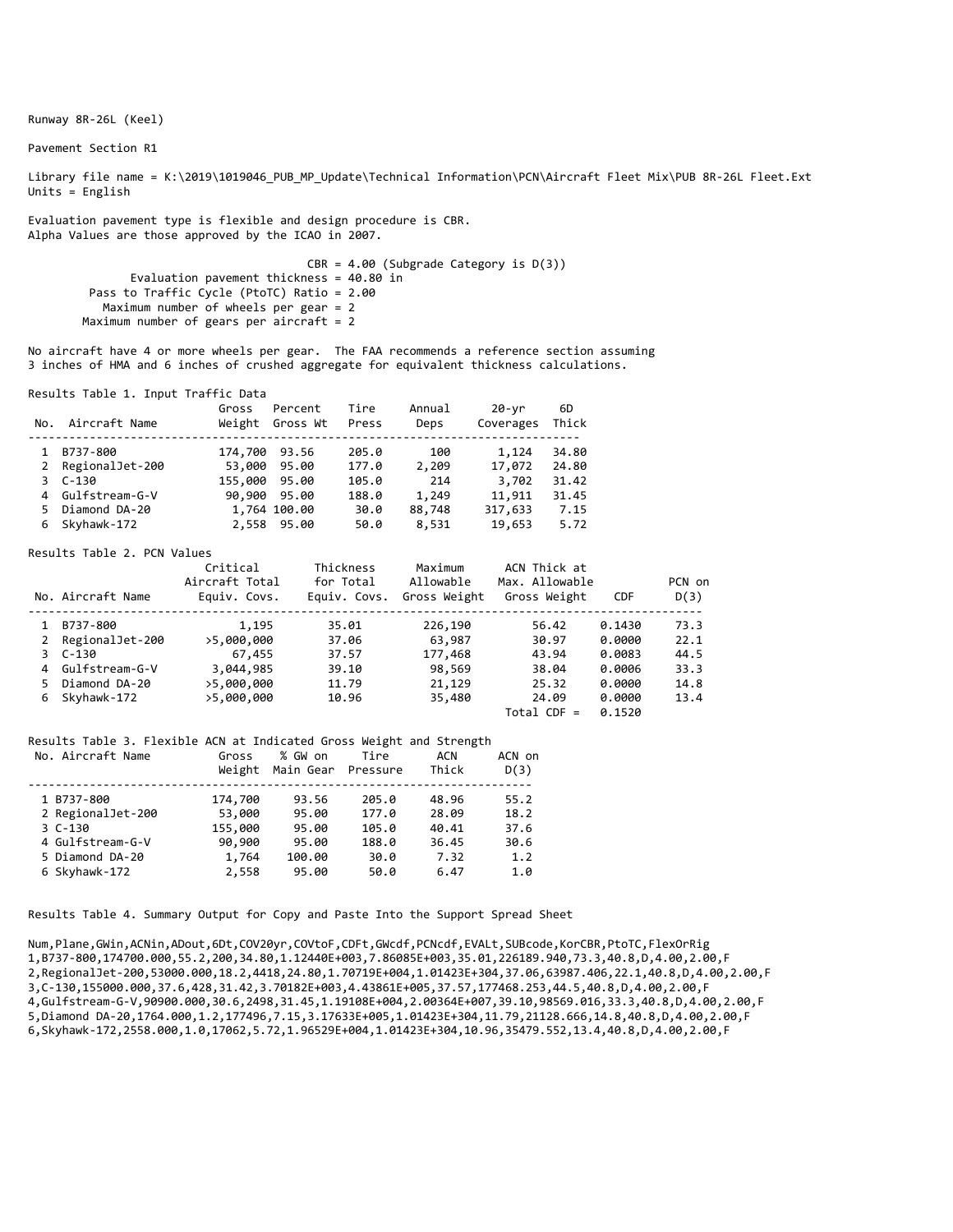Runway 8R‐26L (Edges)

Pavement Section R2

Library file name = K:\2019\1019046\_PUB\_MP\_Update\Technical Information\PCN\Aircraft Fleet Mix\PUB 8R-26L Fleet.Ext Units = English

Evaluation pavement type is flexible and design procedure is CBR. Alpha Values are those approved by the ICAO in 2007.

> CBR = 4.00 (Subgrade Category is D(3)) Evaluation pavement thickness = 36.80 in Pass to Traffic Cycle (PtoTC) Ratio = 1.00 Maximum number of wheels per gear = 2 Maximum number of gears per aircraft = 2

No aircraft have 4 or more wheels per gear. The FAA recommends a reference section assuming 3 inches of HMA and 6 inches of crushed aggregate for equivalent thickness calculations.

Results Table 1. Input Traffic Data

| No. | Aircraft Name    | Gross         | Percent<br>Weight Gross Wt | Tire<br>Press | Annual<br>Deps | 20-yr<br>Coverages | 6D<br>Thick |
|-----|------------------|---------------|----------------------------|---------------|----------------|--------------------|-------------|
|     | B737-800         | 174,700 93.56 |                            | 205.0         | 100            | 562                | 32.32       |
| 2   | RegionalJet-200  | 53,000        | 95.00                      | 177.0         | 2,209          | 8,536              | 23.84       |
|     | $3C-130$         | 155,000 95.00 |                            | 105.0         | 214            | 1,851              | 29.72       |
|     | 4 Gulfstream-G-V |               | 90,900 95.00               | 188.0         | 1,249          | 5,955              | 30.12       |
|     | Diamond DA-20    |               | 1,764 100.00               | 30.0          | 88,748         | 158,817            | 6.92        |
|     | Skyhawk-172      |               | 2,558 95.00                | 50.0          | 8,531          | 9,826              | 5.47        |

#### Results Table 2. PCN Values

|    | No. Aircraft Name | Critical<br>Aircraft Total<br>Equiv. Covs. | Thickness<br>for Total<br>Equiv. Covs. | Maximum<br>Allowable<br>Gross Weight | ACN Thick at<br>Max. Allowable<br>Gross Weight | <b>CDF</b> | PCN on<br>D(3) |
|----|-------------------|--------------------------------------------|----------------------------------------|--------------------------------------|------------------------------------------------|------------|----------------|
|    | B737-800          | 678                                        | 33.01                                  | 209,131                              | 54.06                                          | 0.2742     | 67.3           |
|    | 2 RegionalJet-200 | >5,000,000                                 | 36.77                                  | 53,092                               | 28.11                                          | 0.0000     | 18.2           |
|    | 3 C-130           | 14,849                                     | 34.56                                  | 172,194                              | 43.09                                          | 0.0412     | 42.8           |
|    | 4 Gulfstream-G-V  | 129,515                                    | 35.32                                  | 98,174                               | 37.96                                          | 0.0152     | 33.2           |
| 5. | Diamond DA-20     | >5,000,000                                 | 11.79                                  | 17,189                               | 22.84                                          | 0.0000     | 12.0           |
|    | 6 Skyhawk-172     | >5,000,000                                 | 10.96                                  | 28,864                               | 21.73                                          | 0.0000     | 10.9           |
|    |                   |                                            |                                        |                                      | $Total$ CDF =                                  | 0.3306     |                |

#### Results Table 3. Flexible ACN at Indicated Gross Weight and Strength

| No. Aircraft Name | Gross<br>Weight | % GW on<br>Main Gear | Tire<br>Pressure | ACN<br>Thick | ACN on<br>D(3) |
|-------------------|-----------------|----------------------|------------------|--------------|----------------|
| 1 B737-800        | 174,700         | 93.56                | 205.0            | 48.96        | 55.2           |
| 2 RegionalJet-200 | 53,000          | 95.00                | 177.0            | 28.09        | 18.2           |
| $3C-130$          | 155,000         | 95.00                | 105.0            | 40.41        | 37.6           |
| 4 Gulfstream-G-V  | 90,900          | 95.00                | 188.0            | 36.45        | 30.6           |
| 5 Diamond DA-20   | 1,764           | 100.00               | 30.0             | 7.32         | 1.2            |
| 6 Skyhawk-172     | 2,558           | 95.00                | 50.0             | 6.47         | 1.0            |

Results Table 4. Summary Output for Copy and Paste Into the Support Spread Sheet

Num,Plane,GWin,ACNin,ADout,6Dt,COV20yr,COVtoF,CDFt,GWcdf,PCNcdf,EVALt,SUBcode,KorCBR,PtoTC,FlexOrRig 1,B737‐800,174700.000,55.2,100,32.32,5.62200E+002,2.05041E+003,33.01,209131.035,67.3,36.8,D,4.00,1.00,F 2,RegionalJet‐200,53000.000,18.2,2209,23.84,8.53597E+003,4.75968E+019,36.77,53092.127,18.2,36.8,D,4.00,1.00,F 3,C‐130,155000.000,37.6,214,29.72,1.85091E+003,4.49159E+004,34.56,172194.222,42.8,36.8,D,4.00,1.00,F 4,Gulfstream‐G‐V,90900.000,30.6,1249,30.12,5.95539E+003,3.91759E+005,35.32,98174.454,33.2,36.8,D,4.00,1.00,F 5,Diamond DA‐20,1764.000,1.2,88748,6.92,1.58817E+005,1.01423E+304,11.79,17188.881,12.0,36.8,D,4.00,1.00,F 6,Skyhawk‐172,2558.000,1.0,8531,5.47,9.82644E+003,1.01423E+304,10.96,28863.822,10.9,36.8,D,4.00,1.00,F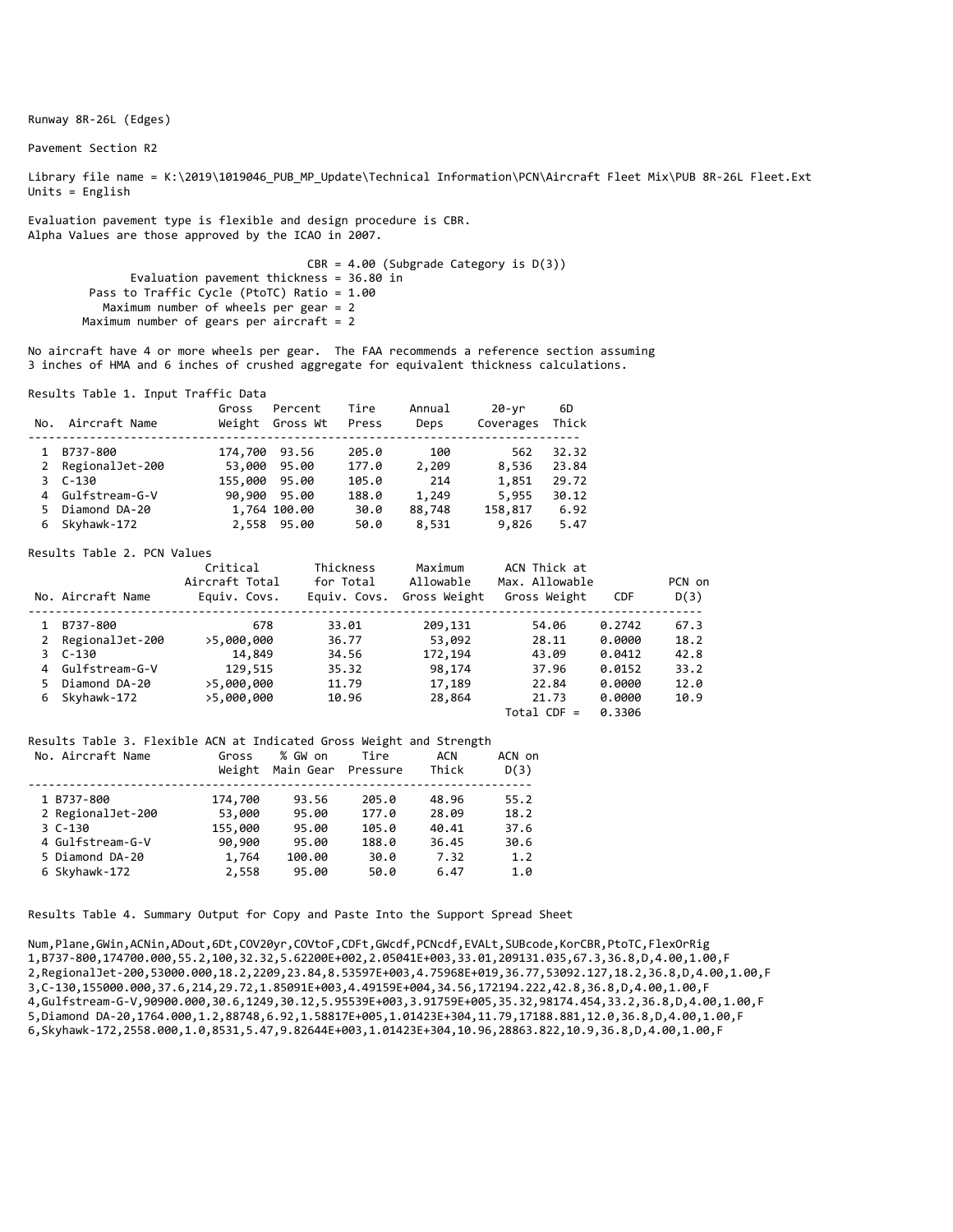Runway 17‐35

Pavement Section R8

This file name = PCN Results Flexible 6‐23‐2020 15;57;18.txt Library file name = K:\2019\1019046\_PUB\_MP\_Update\Technical Information\PCN\Aircraft Fleet Mix\PUB 17‐35 Fleet.Ext Units = English

Evaluation pavement type is flexible and design procedure is CBR. Alpha Values are those approved by the ICAO in 2007.

> CBR = 10.00 (Subgrade Category is B(10)) Evaluation pavement thickness = 25.60 in Pass to Traffic Cycle (PtoTC) Ratio = 8.00 (non-standard) Maximum number of wheels per gear = 2 Maximum number of gears per aircraft =  $2$

No aircraft have 4 or more wheels per gear. The FAA recommends a reference section assuming 3 inches of HMA and 6 inches of crushed aggregate for equivalent thickness calculations.

Results Table 1. Input Traffic Data

| No. | Aircraft Name    | Gross<br>Weight | Percent<br>Gross Wt | Tire<br>Press | Annual<br>Deps | 20-yr<br>Coverages | 6D<br>Thick |
|-----|------------------|-----------------|---------------------|---------------|----------------|--------------------|-------------|
|     | B737-800         | 174,700         | 93.56               | 205.0         | 200            | 8,995              | 22.81       |
| 2   | RegionalJet-200  | 53,000          | 95.00               | 177.0         | 116            | 3,586              | 13.28       |
|     | $3C-130$         | 155,000         | 95.00               | 105.0         | 11             | 761                | 15.45       |
|     | 4 Gulfstream-G-V |                 | 90.900 95.00        | 188.0         | 66             | 2,518              | 16.24       |
|     | Diamond DA-20    |                 | 1,764 100.00        | 30.0          | 9,342          | 133,742            | 2.91        |
|     | Skyhawk-172      |                 | 2,558 95.00         | 50.0          | 474            | 4,368              | 2.54        |

Results Table 2. PCN Values

|    | No. Aircraft Name | Critical<br>Aircraft Total<br>Equiv. Covs. | Thickness<br>for Total<br>Equiv. Covs. | Maximum<br>Allowable<br>Gross Weight | ACN Thick at<br>Max. Allowable<br>Gross Weight | <b>CDF</b> | PCN on<br>B(10) |
|----|-------------------|--------------------------------------------|----------------------------------------|--------------------------------------|------------------------------------------------|------------|-----------------|
|    | B737-800          | 8,996                                      | 22.81                                  | 209,399                              | 25.79                                          | 0.1506     | 57.0            |
| 2  | RegionalJet-200   | >5,000,000                                 | 22.46                                  | 67,886                               | 16.40                                          | 0.0000     | 23.1            |
|    | 3 C-130           | >5,000,000                                 | 24.61                                  | 165,535                              | 19.47                                          | 0.0000     | 32.4            |
|    | 4 Gulfstream-G-V  | >5,000,000                                 | 24.82                                  | 96,045                               | 18.65                                          | 0.0000     | 29.8            |
| 5. | Diamond DA-20     | >5,000,000                                 | 5.00                                   | 46,305                               | 12.80                                          | 0.0000     | 14.0            |
| 6  | Skyhawk-172       | >5,000,000                                 | 5.40                                   | 57,498                               | 12.80                                          | 0.0000     | 14.0            |
|    |                   |                                            |                                        |                                      | $Total$ CDF =                                  | 0.1506     |                 |

#### Results Table 3. Flexible ACN at Indicated Gross Weight and Strength

| No. Aircraft Name | Gross<br>Weight | % GW on<br>Main Gear | Tire<br>Pressure | ACN<br>Thick | ACN on<br>B(10) |
|-------------------|-----------------|----------------------|------------------|--------------|-----------------|
| 1 B737-800        | 174,700         | 93.56                | 205.0            | 22.99        | 45.3            |
| 2 RegionalJet-200 | 53,000          | 95.00                | 177.0            | 14.26        | 17.4            |
| $3C-130$          | 155,000         | 95.00                | 105.0            | 18.78        | 30.2            |
| 4 Gulfstream-G-V  | 90,900          | 95.00                | 188.0            | 18.03        | 27.9            |
| 5 Diamond DA-20   | 1,764           | 100.00               | 30.0             | 2.50         | 0.5             |
| 6 Skyhawk-172     | 2,558           | 95.00                | 50.0             | 2.70         | 0.6             |
|                   |                 |                      |                  |              |                 |

Results Table 4. Summary Output for Copy and Paste Into the Support Spread Sheet

Num,Plane,GWin,ACNin,ADout,6Dt,COV20yr,COVtoF,CDFt,GWcdf,PCNcdf,EVALt,SUBcode,KorCBR,PtoTC,FlexOrRig 1,B737‐800,174700.000,45.3,1600,22.81,8.99520E+003,5.97252E+004,22.81,209398.663,57.0,25.6,B,10.00,8.00,F 2,RegionalJet‐200,53000.000,17.4,928,13.28,3.58596E+003,1.01423E+304,22.46,67886.408,23.1,25.6,B,10.00,8.00,F 3,C‐130,155000.000,30.2,88,15.45,7.61122E+002,8.98022E+007,24.61,165534.617,32.4,25.6,B,10.00,8.00,F 4,Gulfstream‐G‐V,90900.000,27.9,528,16.24,2.51757E+003,4.19922E+008,24.82,96044.792,29.8,25.6,B,10.00,8.00,F 5,Diamond DA‐20,1764.000,0.5,74736,2.91,1.33742E+005,1.01423E+304,5.00,46304.521,14.0,25.6,B,10.00,8.00,F 6,Skyhawk‐172,2558.000,0.6,3792,2.54,4.36782E+003,1.01423E+304,5.40,57497.823,14.0,25.6,B,10.00,8.00,F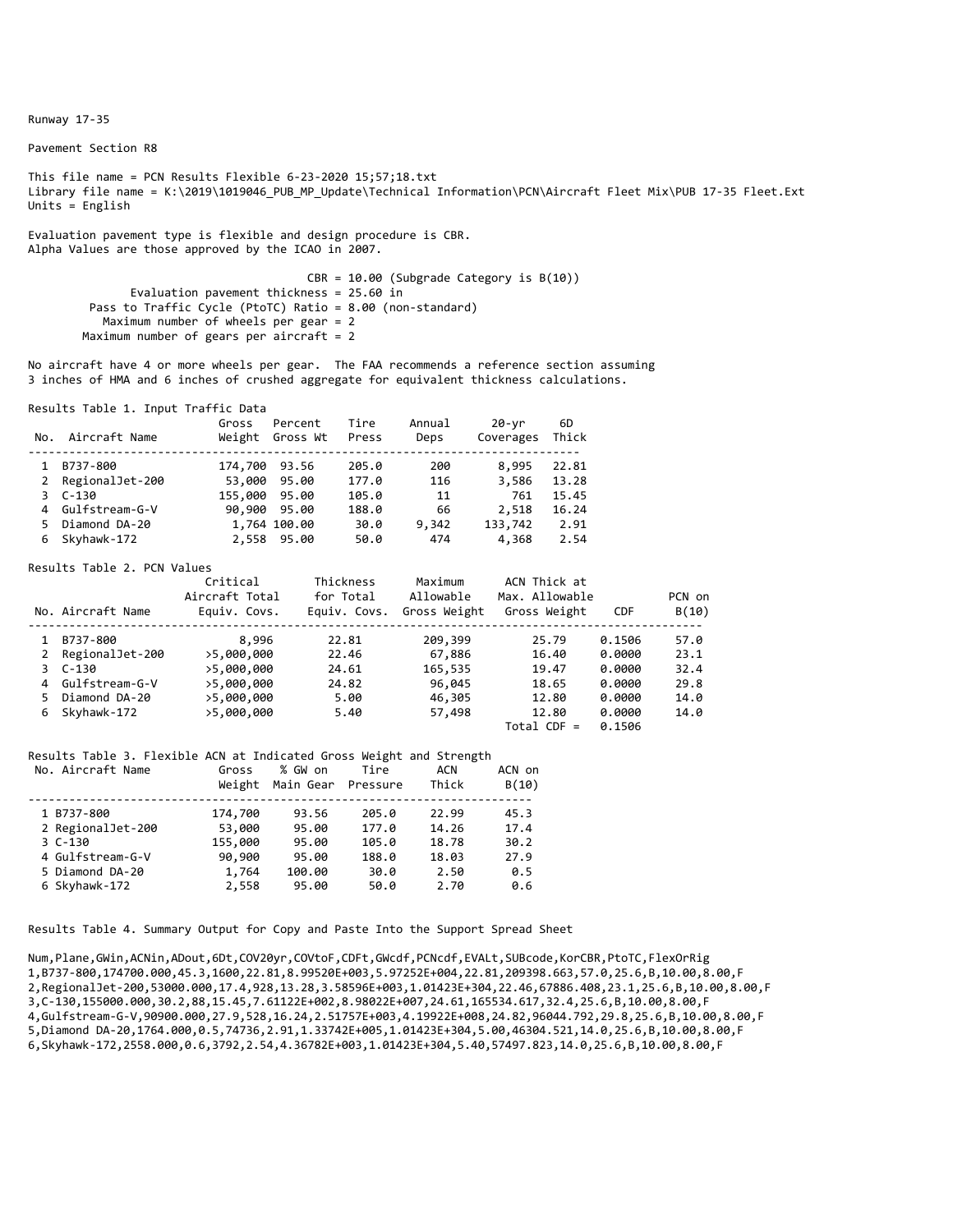Taxiway A (Between Taxiway A1 and A2)

Pavement Section T6

Library file name = K:\2019\1019046 PUB MP Update\Technical Information\PCN\Aircraft Fleet Mix\PUB 100% Fleet.Ext Units = English

Evaluation pavement type is flexible and design procedure is CBR. Alpha Values are those approved by the ICAO in 2007.

> $CBR = 4.90$  (Subgrade Category is  $C(6)$ ) Evaluation pavement thickness =  $24.90$  in Pass to Traffic Cycle (PtoTC) Ratio = 1.00 Maximum number of wheels per gear = 2 Maximum number of gears per aircraft = 2

No aircraft have 4 or more wheels per gear. The FAA recommends a reference section assuming 3 inches of HMA and 6 inches of crushed aggregate for equivalent thickness calculations.

Results Table 1. Input Traffic Data

| No. | Aircraft Name    | Gross   | Percent<br>Weight Gross Wt | Tire<br>Press | Annual<br>Deps | 20-yr<br>Coverages | 6D<br>Thick |
|-----|------------------|---------|----------------------------|---------------|----------------|--------------------|-------------|
|     | B737-800         | 174,700 | 93.56                      | 205.0         | 100            | 562                | 28.37       |
| 2   | RegionalJet-200  | 53,000  | 95.00                      | 177.0         | 2,325          | 8,984              | 21.40       |
|     | $3C-130$         | 155,000 | 95.00                      | 105.0         | 225            | 1,946              | 26.17       |
|     | 4 Gulfstream-G-V |         | 90,900 95.00               | 188.0         | 1,315          | 6,270              | 26.95       |
|     | Diamond DA-20    |         | 1,764 100.00               | 30.0          | 186,837        | 334,349            | 6.10        |
| 6   | Skyhawk-172      |         | 2,558 95.00                | 50.0          | 9,479          | 10,918             | 4.79        |

#### Results Table 2. PCN Values

|    | No. Aircraft Name | Critical<br>Aircraft Total<br>Equiv. Covs. | Thickness<br>for Total<br>Equiv. Covs. | Maximum<br>Allowable<br>Gross Weight | ACN Thick at<br>Max. Allowable<br>Gross Weight | <b>CDF</b> | PCN on<br>C(6) |
|----|-------------------|--------------------------------------------|----------------------------------------|--------------------------------------|------------------------------------------------|------------|----------------|
|    | B737-800          | 1,537                                      | 31.59                                  | 120,031                              | 25.45                                          | 2.7230     | 31.2           |
|    | 2 RegionalJet-200 | 1,625,197                                  | 26.55                                  | 46,910                               | 18.00                                          | 0.0412     | 15.6           |
|    | 3 C-130           | 8,164                                      | 29.17                                  | 117,772                              | 22.18                                          | 1.7745     | 23.7           |
|    | 4 Gulfstream-G-V  | 16,065                                     | 28.55                                  | 71,068                               | 21.45                                          | 2.9055     | 22.2           |
| 5. | Diamond DA-20     | >5,000,000                                 | 10.03                                  | 10,872                               | 10.43                                          | 0.0000     | 5.2            |
|    | 6 Skyhawk-172     | >5,000,000                                 | 9.53                                   | 17,466                               | 10.78                                          | 0.0000     | 5.6            |
|    |                   |                                            |                                        |                                      | $Total CDF =$                                  | 7.4442     |                |

#### Results Table 3. Flexible ACN at Indicated Gross Weight and Strength

| No. Aircraft Name | Gross<br>Weight | % GW on<br>Main Gear | Tire<br>Pressure | ACN<br>Thick | ACN on<br>C(6) |
|-------------------|-----------------|----------------------|------------------|--------------|----------------|
| 1 B737-800        | 174,700         | 93.56                | 205.0            | 32.30        | 50.3           |
| 2 RegionalJet-200 | 53,000          | 95.00                | 177.0            | 19.24        | 17.8           |
| $3C-130$          | 155,000         | 95.00                | 105.0            | 25.91        | 32.3           |
| 4 Gulfstream-G-V  | 90,900          | 95.00                | 188.0            | 24.70        | 29.4           |
| 5 Diamond DA-20   | 1,764           | 100.00               | 30.0             | 4.20         | 0.8            |
| 6 Skyhawk-172     | 2,558           | 95.00                | 50.0             | 4.12         | 0.8            |

Results Table 4. Summary Output for Copy and Paste Into the Support Spread Sheet

Num,Plane,GWin,ACNin,ADout,6Dt,COV20yr,COVtoF,CDFt,GWcdf,PCNcdf,EVALt,SUBcode,KorCBR,PtoTC,FlexOrRig 1,B737‐800,174700.000,50.3,100,28.37,5.62200E+002,2.06461E+002,31.59,120031.447,31.2,24.9,C,4.90,1.00,F 2,RegionalJet‐200,53000.000,17.8,2325,21.40,8.98422E+003,2.18317E+005,26.55,46909.780,15.6,24.9,C,4.90,1.00,F 3,C‐130,155000.000,32.3,225,26.17,1.94605E+003,1.09668E+003,29.17,117772.044,23.7,24.9,C,4.90,1.00,F 4,Gulfstream‐G‐V,90900.000,29.4,1315,26.95,6.27009E+003,2.15800E+003,28.55,71067.980,22.2,24.9,C,4.90,1.00,F 5,Diamond DA‐20,1764.000,0.8,186837,6.10,3.34349E+005,1.01423E+304,10.03,10872.092,5.2,24.9,C,4.90,1.00,F 6,Skyhawk‐172,2558.000,0.8,9479,4.79,1.09184E+004,1.01423E+304,9.53,17465.959,5.6,24.9,C,4.90,1.00,F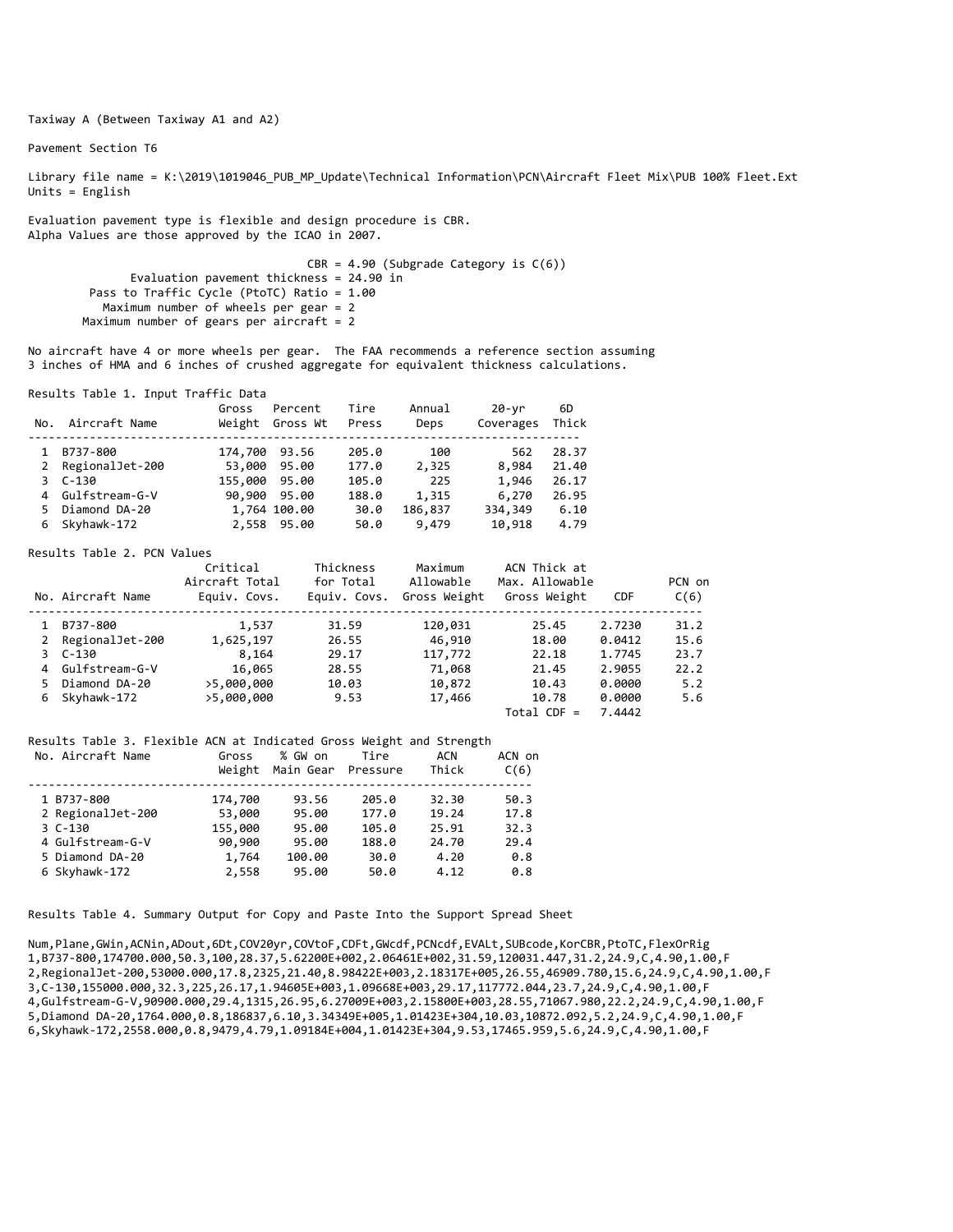Taxiway A (Between TWY E7 and A10)

Pavement Section T15

This file name = PCN Results Flexible 6‐23‐2020 17;41;39.txt Library file name = K:\2019\1019046\_PUB\_MP\_Update\Technical Information\PCN\Aircraft Fleet Mix\PUB 8R-26L Fleet.Ext Units = English

Evaluation pavement type is flexible and design procedure is CBR. Alpha Values are those approved by the ICAO in 2007.

> $CBR = 6.00$  (Subgrade Category is  $C(6)$ ) Evaluation pavement thickness = 30.50 in Pass to Traffic Cycle (PtoTC) Ratio = 1.00 Maximum number of wheels per gear = 2 Maximum number of gears per aircraft =  $2$

No aircraft have 4 or more wheels per gear. The FAA recommends a reference section assuming 3 inches of HMA and 6 inches of crushed aggregate for equivalent thickness calculations.

Results Table 1. Input Traffic Data

| No. | Aircraft Name    | Gross   | Percent<br>Weight Gross Wt | Tire<br>Press | Annual<br>Deps | 20-yr<br>Coverages | 6D<br>Thick |  |
|-----|------------------|---------|----------------------------|---------------|----------------|--------------------|-------------|--|
|     | B737-800         | 174,700 | 93.56                      | 205.0         | 100            | 562                | 24.88       |  |
| 2   | RegionalJet-200  | 53,000  | 95.00                      | 177.0         | 2,209          | 8,536              | 19.05       |  |
|     | $3C-130$         | 155,000 | 95.00                      | 105.0         | 214            | 1,851              | 22.93       |  |
|     | 4 Gulfstream-G-V |         | 90,900 95.00               | 188.0         | 1,249          | 5,955              | 23.86       |  |
|     | Diamond DA-20    |         | 1,764 100.00               | 30.0          | 88,748         | 158,817            | 4.94        |  |
|     | Skyhawk-172      |         | 2,558 95.00                | 50.0          | 8,531          | 9,826              | 4.12        |  |

Results Table 2. PCN Values

|    | No. Aircraft Name | Critical<br>Aircraft Total<br>Equiv. Covs. | Thickness<br>for Total<br>Equiv. Covs. | Maximum<br>Allowable<br>Gross Weight | ACN Thick at<br>Max. Allowable<br>Gross Weight | <b>CDF</b> | PCN on<br>C(6) |
|----|-------------------|--------------------------------------------|----------------------------------------|--------------------------------------|------------------------------------------------|------------|----------------|
|    | B737-800          | 618                                        | 25.15                                  | 236,516                              | 38.79                                          | 0.1211     | 72.5           |
| 2  | RegionalJet-200   | >5,000,000                                 | 29.84                                  | 55,299                               | 19.68                                          | 0.0000     | 18.7           |
|    | 3 C-130           | 33,271                                     | 27.79                                  | 181,570                              | 28.43                                          | 0.0074     | 38.9           |
|    | 4 Gulfstream-G-V  | 171,416                                    | 28.47                                  | 103,122                              | 26.51                                          | 0.0046     | 33.9           |
| 5. | Diamond DA-20     | >5,000,000                                 | 8.40                                   | 23,262                               | 15.25                                          | 0.0000     | 11.2           |
| 6  | Skyhawk-172       | >5,000,000                                 | 8.25                                   | 34,951                               | 15.25                                          | 0.0000     | 11.2           |
|    |                   |                                            |                                        |                                      | $Total$ CDF =                                  | 0.1332     |                |

Results Table 3. Flexible ACN at Indicated Gross Weight and Strength

| No. Aircraft Name | Gross<br>Weight | % GW on<br>Main Gear | Tire<br>Pressure | ACN<br>Thick | ACN on<br>C(6) |
|-------------------|-----------------|----------------------|------------------|--------------|----------------|
| 1 B737-800        | 174,700         | 93.56                | 205.0            | 32.30        | 50.3           |
| 2 RegionalJet-200 | 53,000          | 95.00                | 177.0            | 19.24        | 17.8           |
| $3C-130$          | 155,000         | 95.00                | 105.0            | 25.91        | 32.3           |
| 4 Gulfstream-G-V  | 90,900          | 95.00                | 188.0            | 24.70        | 29.4           |
| 5 Diamond DA-20   | 1,764           | 100.00               | 30.0             | 4.20         | 0.8            |
| 6 Skyhawk-172     | 2,558           | 95.00                | 50.0             | 4.12         | 0.8            |

Results Table 4. Summary Output for Copy and Paste Into the Support Spread Sheet

Num,Plane,GWin,ACNin,ADout,6Dt,COV20yr,COVtoF,CDFt,GWcdf,PCNcdf,EVALt,SUBcode,KorCBR,PtoTC,FlexOrRig 1,B737‐800,174700.000,50.3,100,24.88,5.62200E+002,4.64106E+003,25.15,236515.774,72.5,30.5,C,6.00,1.00,F 2,RegionalJet‐200,53000.000,17.8,2209,19.05,8.53597E+003,1.01423E+304,29.84,55299.218,18.7,30.5,C,6.00,1.00,F 3,C‐130,155000.000,32.3,214,22.93,1.85091E+003,2.49837E+005,27.79,181569.738,38.9,30.5,C,6.00,1.00,F 4,Gulfstream‐G‐V,90900.000,29.4,1249,23.86,5.95539E+003,1.28719E+006,28.47,103122.470,33.9,30.5,C,6.00,1.00,F 5,Diamond DA‐20,1764.000,0.8,88748,4.94,1.58817E+005,1.01423E+304,8.40,23262.148,11.2,30.5,C,6.00,1.00,F 6,Skyhawk‐172,2558.000,0.8,8531,4.12,9.82644E+003,1.01423E+304,8.25,34950.924,11.2,30.5,C,6.00,1.00,F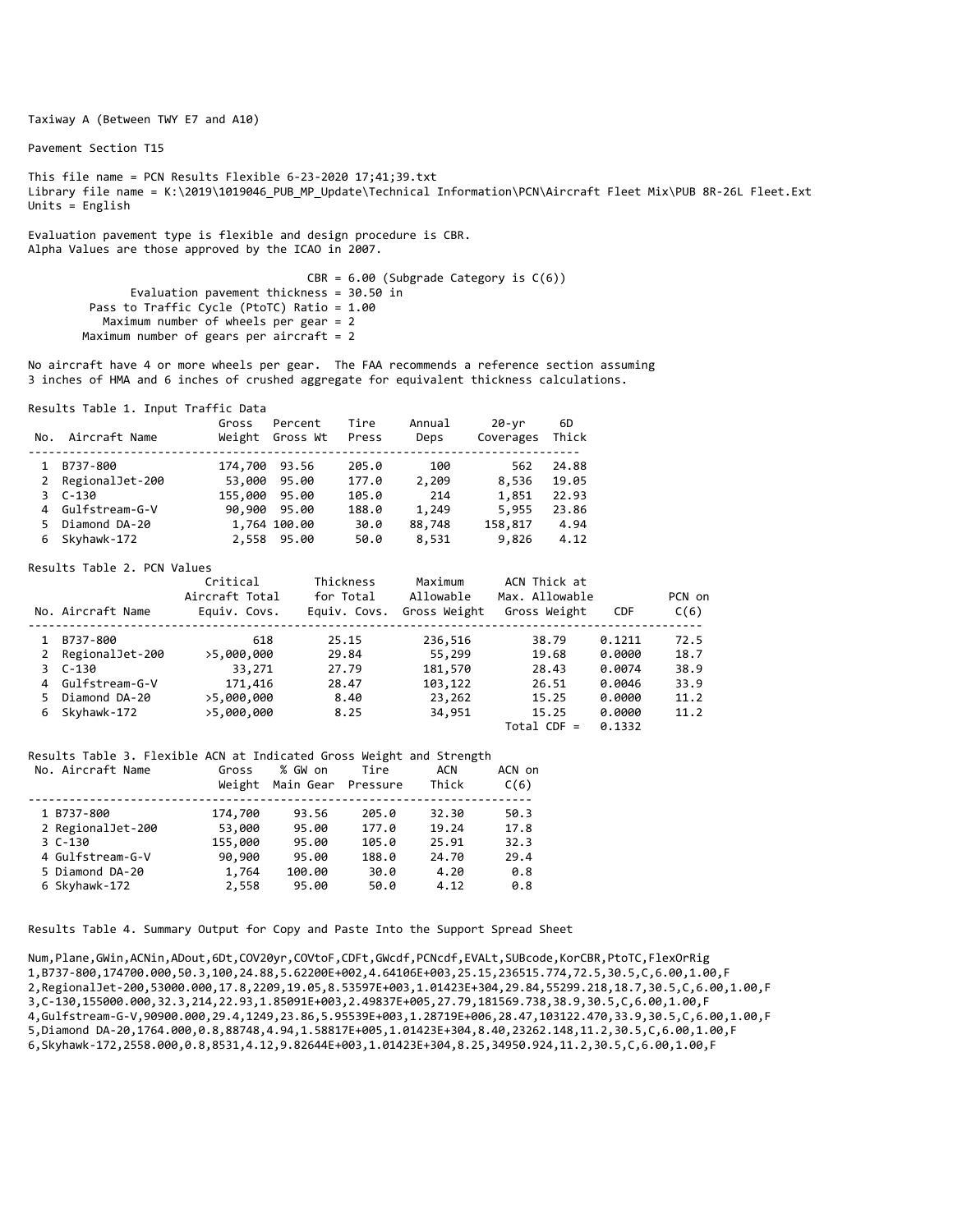Taxiway A (Between TWY A10 and A12)

Pavement Section T12

Library file name = K:\2019\1019046\_PUB\_MP\_Update\Technical Information\PCN\Aircraft Fleet Mix\PUB 8R-26L Fleet.Ext Units = English

Evaluation pavement type is flexible and design procedure is CBR. Alpha Values are those approved by the ICAO in 2007.

> CBR = 3.00 (Subgrade Category is D(3)) Evaluation pavement thickness = 35.60 in Pass to Traffic Cycle (PtoTC) Ratio = 1.00 Maximum number of wheels per gear = 2 Maximum number of gears per aircraft = 2

No aircraft have 4 or more wheels per gear. The FAA recommends a reference section assuming 3 inches of HMA and 6 inches of crushed aggregate for equivalent thickness calculations.

Results Table 1. Input Traffic Data

| No. | Aircraft Name   | Gross<br>Weight | Percent<br>Gross Wt | Tire<br>Press | Annual<br>Deps | 20-yr<br>Coverages | 6D<br>Thick |
|-----|-----------------|-----------------|---------------------|---------------|----------------|--------------------|-------------|
|     | B737-800        | 174,700         | 93.56               | 205.0         | 100            | 562                | 38.56       |
| 2   | RegionalJet-200 | 53,000          | 95.00               | 177.0         | 2,209          | 8,536              | 27.82       |
|     | $3C-130$        | 155,000         | 95.00               | 105.0         | 214            | 1,851              | 35.46       |
| 4   | Gulfstream-G-V  | 90,900          | 95.00               | 188.0         | 1,249          | 5,955              | 35.29       |
|     | Diamond DA-20   |                 | 1,764 100.00        | 30.0          | 88,748         | 158,817            | 8.59        |
| 6   | Skyhawk-172     |                 | 2,558 95.00         | 50.0          | 8,531          | 9,826              | 6.46        |

#### Results Table 2. PCN Values

|    | No. Aircraft Name | Critical<br>Aircraft Total<br>Equiv. Covs. | Thickness<br>for Total<br>Equiv. Covs. | Maximum<br>Allowable<br>Gross Weight | ACN Thick at<br>Max. Allowable<br>Gross Weight | <b>CDF</b> | PCN on<br>D(3) |
|----|-------------------|--------------------------------------------|----------------------------------------|--------------------------------------|------------------------------------------------|------------|----------------|
|    | B737-800          | 1,089                                      | 41.27                                  | 136,106                              | 42.52                                          | 1.9546     | 41.6           |
|    | 2 RegionalJet-200 | >5,000,000                                 | 36.62                                  | 50,152                               | 27.29                                          | 0.0014     | 17.2           |
|    | 3 C-130           | 7,336                                      | 39.56                                  | 130,217                              | 36.35                                          | 0.9549     | 30.4           |
|    | 4 Gulfstream-G-V  | 25,798                                     | 38.39                                  | 78,850                               | 33.78                                          | 0.8737     | 26.3           |
| 5. | Diamond DA-20     | >5,000,000                                 | 14.64                                  | 10,430                               | 17.79                                          | 0.0000     | 7.3            |
|    | 6 Skyhawk-172     | >5,000,000                                 | 12.95                                  | 19,345                               | 17.79                                          | 0.0000     | 7.3            |
|    |                   |                                            |                                        |                                      | $Total$ CDF =                                  | 3.7847     |                |

#### Results Table 3. Flexible ACN at Indicated Gross Weight and Strength

| No. Aircraft Name | Gross<br>Weight | % GW on<br>Main Gear | Tire<br>Pressure | ACN<br>Thick | ACN on<br>D(3) |
|-------------------|-----------------|----------------------|------------------|--------------|----------------|
| 1 B737-800        | 174,700         | 93.56                | 205.0            | 48.96        | 55.2           |
| 2 RegionalJet-200 | 53,000          | 95.00                | 177.0            | 28.09        | 18.2           |
| $3C-130$          | 155,000         | 95.00                | 105.0            | 40.41        | 37.6           |
| 4 Gulfstream-G-V  | 90,900          | 95.00                | 188.0            | 36.45        | 30.6           |
| 5 Diamond DA-20   | 1,764           | 100.00               | 30.0             | 7.32         | 1.2            |
| 6 Skyhawk-172     | 2,558           | 95.00                | 50.0             | 6.47         | 1.0            |

Results Table 4. Summary Output for Copy and Paste Into the Support Spread Sheet

Num,Plane,GWin,ACNin,ADout,6Dt,COV20yr,COVtoF,CDFt,GWcdf,PCNcdf,EVALt,SUBcode,KorCBR,PtoTC,FlexOrRig 1,B737‐800,174700.000,55.2,100,38.56,5.62200E+002,2.87628E+002,41.27,136105.903,41.6,35.6,D,3.00,1.00,F 2,RegionalJet‐200,53000.000,18.2,2209,27.82,8.53597E+003,5.90228E+006,36.62,50151.518,17.2,35.6,D,3.00,1.00,F 3,C‐130,155000.000,37.6,214,35.46,1.85091E+003,1.93823E+003,39.56,130217.342,30.4,35.6,D,3.00,1.00,F 4,Gulfstream‐G‐V,90900.000,30.6,1249,35.29,5.95539E+003,6.81630E+003,38.39,78850.277,26.3,35.6,D,3.00,1.00,F 5,Diamond DA‐20,1764.000,1.2,88748,8.59,1.58817E+005,1.01423E+304,14.64,10430.211,7.3,35.6,D,3.00,1.00,F 6,Skyhawk‐172,2558.000,1.0,8531,6.46,9.82644E+003,1.01423E+304,12.95,19345.225,7.3,35.6,D,3.00,1.00,F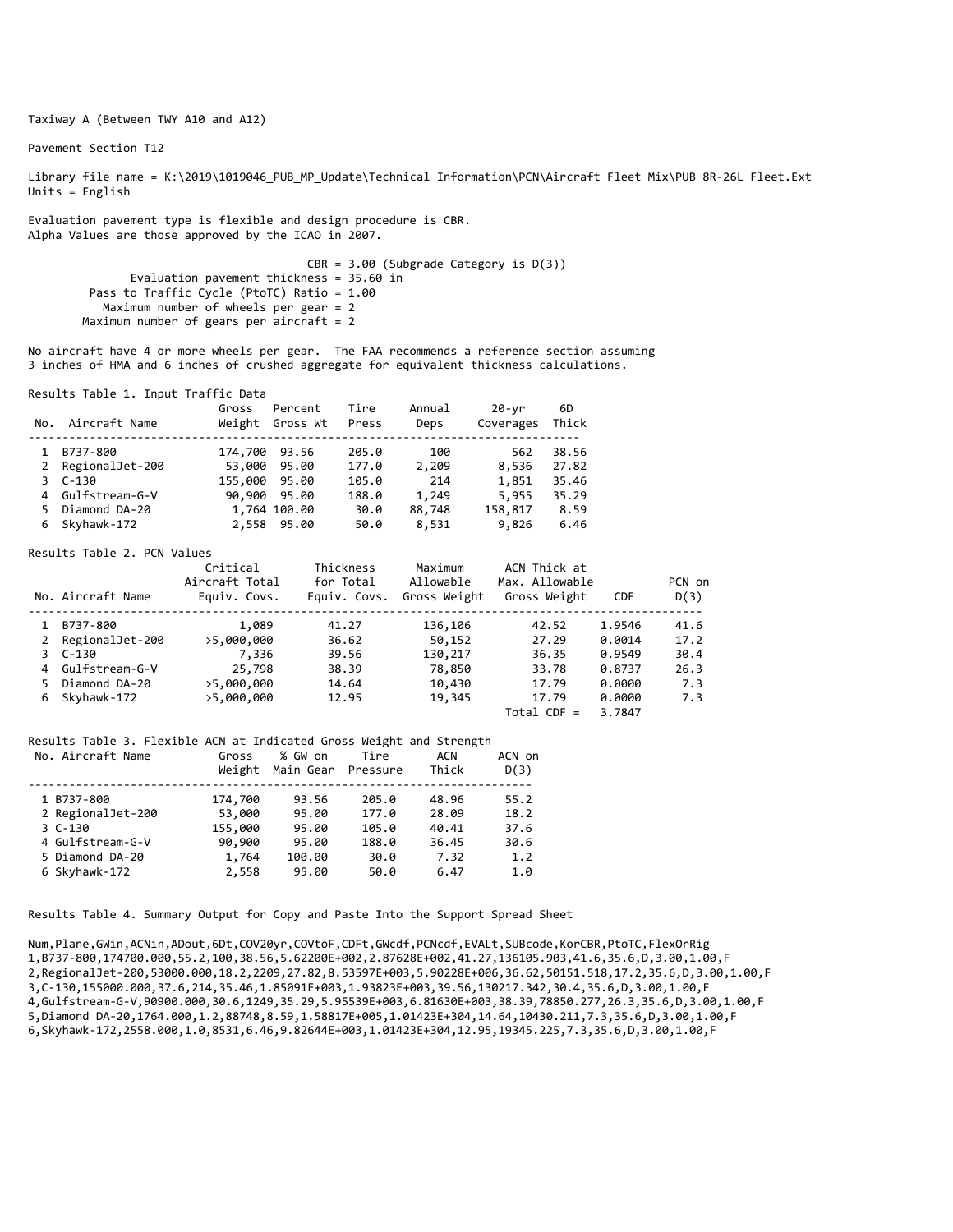Pavement Section T19

This file name = PCN Results Rigid 6‐23‐2020 16;07;55.txt Library file name = K:\2019\1019046\_PUB\_MP\_Update\Technical Information\PCN\Aircraft Fleet Mix\PUB 100% Fleet.Ext Units = English

Evaluation pavement type is rigid Equivalent coverages computed with the AC 150/5320‐6C/D edge stress design method. Maximum gross weight computed with the AC 150/5320‐6C/D edge stress design method.

 k Value = 116.0 lbs/in^3 (Subgrade Category is C(147)) flexural strength = 650.0 psi Evaluation pavement thickness = 11.60 in Pass to Traffic Cycle (PtoTC) Ratio = 1.00

```
           Maximum number of wheels per gear = 2
Maximum number of gears per aircraft = 2
```
Results Table 1. Input Traffic Data

|   | No. Aircraft Name | Gross<br>Weight | Percent<br>Gross Wt | Tire<br>Press | Annual<br>Deps | 20-yr<br>Coverages | 6D<br>Thick |
|---|-------------------|-----------------|---------------------|---------------|----------------|--------------------|-------------|
|   | B737-800          | 174,700         | 93.56               | 205.0         | 100            | 562                | 14.01       |
| 2 | RegionalJet-200   | 53,000          | 95.00               | 177.0         | 2,325          | 8,984              | 9.55        |
|   | 3 C-130           | 155,000         | 95.00               | 105.0         | 225            | 973                | 10.50       |
|   | 4 Gulfstream-G-V  |                 | 90,900 95.00        | 188.0         | 1,315          | 6,270              | 11.76       |
|   | Diamond DA-20     |                 | 1,764 100.00        | 30.0          | 186,837        | 334,349            | 2.71        |
|   | Skyhawk-172       |                 | 2,558 95.00         | 50.0          | 9,479          | 10,918             | 2.09        |

#### Results Table 2. PCN Values

|              | No. Aircraft Name | Critical<br>Aircraft Total<br>Equiv. Covs. | Thickness<br>for Total<br>Equiv. Covs. | Maximum<br>Allowable<br>Gross Weight | ACN Thick at<br>Max. Allowable<br>Gross Weight | <b>CDF</b> | PCN on<br>C(147) |
|--------------|-------------------|--------------------------------------------|----------------------------------------|--------------------------------------|------------------------------------------------|------------|------------------|
|              | B737-800          | 566                                        | 14.02                                  | 121,668                              | 11.14                                          | 188.6392   | 35.5             |
| $\mathbf{2}$ | RegionalJet-200   | >5,000,000                                 | 14.87                                  | 32,795                               | 6.55                                           | 0.0374     | 11.4             |
|              | $3 \quad C-130$   | 1,958,117                                  | 15.53                                  | 86,920                               | 8.13                                           | 0.0944     | 18.1             |
|              | 4 Gulfstream-G-V  | 972,850                                    | 15.72                                  | 51,538                               | 7.78                                           | 1.2245     | 16.5             |
| 5.           | Diamond DA-20     | >5,000,000                                 | 12.35                                  | 1,528                                | 1.89                                           | 0.0000     | 0.8              |
| 6            | Skyhawk-172       | >5,000,000                                 | 12.31                                  | 2,247                                | 1.74                                           | 0.0000     | 0.7              |
|              |                   |                                            |                                        |                                      | Total CDF = 189.9956                           |            |                  |

#### Results Table 3. Rigid ACN at Indicated Gross Weight and Strength

| No. Aircraft Name | Gross<br>Weight | % GW on<br>Main Gear | Tire<br>Pressure | ACN<br>Thick | ACN on<br>C(147) |
|-------------------|-----------------|----------------------|------------------|--------------|------------------|
| 1 B737-800        | 174,700         | 93.56                | 205.0            | 13.56        | 54.1             |
| 2 RegionalJet-200 | 53,000          | 95.00                | 177.0            | 8.50         | 19.9             |
| $3C-130$          | 155,000         | 95.00                | 105.0            | 11.05        | 34.9             |
| 4 Gulfstream-G-V  | 90,900          | 95.00                | 188.0            | 10.59        | 31.9             |
| 5 Diamond DA-20   | 1,764           | 100.00               | 30.0             | 2.02         | 0.9              |
| 6 Skyhawk-172     | 2,558           | 95.00                | 50.0             | 1.85         | 0.8              |
|                   |                 |                      |                  |              |                  |

Results Table 4. Summary Output for Copy and Paste Into the Support Spread Sheet

Num,Plane,GWin,ACNin,ADout,6Dt,COV20yr,COVtoF,CDFt,GWcdf,PCNcdf,EVALt,SUBcode,KorCBR,PtoTC,FlexOrRig 1,B737‐800,174700.000,54.1,100,14.01,5.62200E+002,2.98029E+000,14.02,121668.402,35.5,11.6,C,116.00,1.00,R 2,RegionalJet‐200,53000.000,19.9,2325,9.55,8.98422E+003,2.39900E+005,14.87,32795.199,11.4,11.6,C,116.00,1.00,R 3,C‐130,155000.000,34.9,225,10.50,9.73026E+002,1.03061E+004,15.53,86919.946,18.1,11.6,C,116.00,1.00,R 4,Gulfstream‐G‐V,90900.000,31.9,1315,11.76,6.27009E+003,5.12038E+003,15.72,51537.709,16.5,11.6,C,116.00,1.00,R 5,Diamond DA‐20,1764.000,0.9,186837,2.71,3.34349E+005,3.56172E+032,12.35,1528.357,0.8,11.6,C,116.00,1.00,R 6,Skyhawk‐172,2558.000,0.8,9479,2.09,1.09184E+004,5.37300E+034,12.31,2247.042,0.7,11.6,C,116.00,1.00,R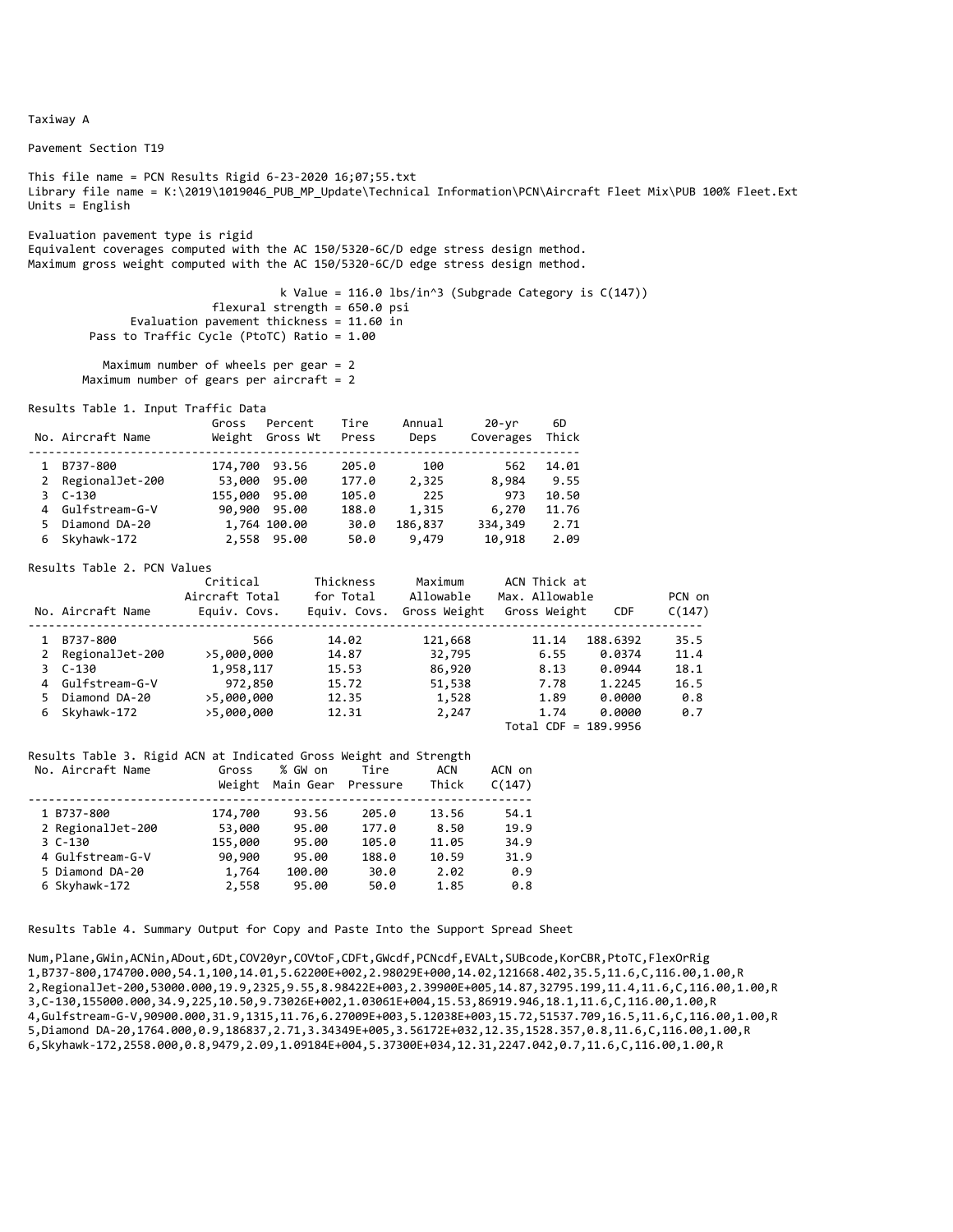Pavement Section T4

Library file name = K:\2019\1019046 PUB MP Update\Technical Information\PCN\Aircraft Fleet Mix\PUB 100% Fleet.Ext Units = English

Evaluation pavement type is flexible and design procedure is CBR. Alpha Values are those approved by the ICAO in 2007.

> $CBR = 6.00$  (Subgrade Category is  $C(6)$ ) Evaluation pavement thickness = 37.40 in Pass to Traffic Cycle (PtoTC) Ratio = 10.00 (non‐standard) Maximum number of wheels per gear = 2 Maximum number of gears per aircraft = 2

No aircraft have 4 or more wheels per gear. The FAA recommends a reference section assuming 3 inches of HMA and 6 inches of crushed aggregate for equivalent thickness calculations.

Results Table 1. Input Traffic Data

| No. | Aircraft Name    | Gross         | Percent<br>Weight Gross Wt | Tire<br>Press | Annual<br>Deps | 20-yr<br>Coverages | 6D<br>Thick |
|-----|------------------|---------------|----------------------------|---------------|----------------|--------------------|-------------|
|     | B737-800         | 174,700 93.56 |                            | 205.0         | 400            | 22,488             | 34.01       |
| 2   | RegionalJet-200  | 53,000        | 95.00                      | 177.0         | 2,325          | 89,842             | 21.50       |
|     | $3C-130$         | 155,000 95.00 |                            | 105.0         | 225            | 19,461             | 26.97       |
|     | 4 Gulfstream-G-V |               | 90,900 95.00               | 188.0         | 1,315          | 62,701             | 27.27       |
|     | Diamond DA-20    |               | 1,764 100.00               | 30.0          | 186,837        | 3,343,490          | 5.60        |
|     | Skyhawk-172      |               | 2,558 95.00                | 50.0          | 9,479          | 109,184            | 4.76        |

#### Results Table 2. PCN Values

|    | No. Aircraft Name | Critical<br>Aircraft Total<br>Equiv. Covs. | Thickness<br>for Total<br>Equiv. Covs. | Maximum<br>Allowable<br>Gross Weight | ACN Thick at<br>Max. Allowable<br>Gross Weight | <b>CDF</b> | PCN on<br>C(6) |
|----|-------------------|--------------------------------------------|----------------------------------------|--------------------------------------|------------------------------------------------|------------|----------------|
|    | B737-800          | 22,490                                     | 34.01                                  | 204,391                              | 35.56                                          | 0.1564     | 61.0           |
| 2  | RegionalJet-200   | >5,000,000                                 | 29.84                                  | 82,191                               | 24.31                                          | 0.0000     | 28.5           |
|    | 3 C-130           | >5,000,000                                 | 36.33                                  | 162,506                              | 26.63                                          | 0.0000     | 34.2           |
|    | 4 Gulfstream-G-V  | >5,000,000                                 | 37.10                                  | 92,308                               | 24.91                                          | 0.0000     | 29.9           |
| 5. | Diamond DA-20     | >5,000,000                                 | 8.40                                   | 34,978                               | 18.71                                          | 0.0000     | 16.9           |
|    | 6 Skyhawk-172     | >5,000,000                                 | 8.25                                   | 52,554                               | 18.70                                          | 0.0000     | 16.8           |
|    |                   |                                            |                                        |                                      | $Total$ CDF =                                  | 0.1564     |                |

#### Results Table 3. Flexible ACN at Indicated Gross Weight and Strength

| Gross<br>Weight | % GW on<br>Main Gear | Tire<br>Pressure | ACN<br>Thick | ACN on<br>C(6) |
|-----------------|----------------------|------------------|--------------|----------------|
| 174,700         | 93.56                | 205.0            | 32.30        | 50.3           |
| 53,000          | 95.00                | 177.0            | 19.24        | 17.8           |
| 155,000         | 95.00                | 105.0            | 25.91        | 32.3           |
| 90,900          | 95.00                | 188.0            | 24.70        | 29.4           |
| 1,764           | 100.00               | 30.0             | 4.20         | 0.8            |
| 2,558           | 95.00                | 50.0             | 4.12         | 0.8            |
|                 |                      |                  |              |                |

Results Table 4. Summary Output for Copy and Paste Into the Support Spread Sheet

Num,Plane,GWin,ACNin,ADout,6Dt,COV20yr,COVtoF,CDFt,GWcdf,PCNcdf,EVALt,SUBcode,KorCBR,PtoTC,FlexOrRig 1,B737‐800,174700.000,50.3,4000,34.01,2.24880E+004,1.43830E+005,34.01,204391.296,61.0,37.4,C,6.00,10.00,F 2,RegionalJet‐200,53000.000,17.8,23250,21.50,8.98422E+004,1.01423E+304,29.84,82190.893,28.5,37.4,C,6.00,10.00,F 3,C‐130,155000.000,32.3,2250,26.97,1.94605E+004,1.16160E+009,36.33,162505.603,34.2,37.4,C,6.00,10.00,F 4,Gulfstream‐G‐V,90900.000,29.4,13150,27.27,6.27009E+004,2.01144E+013,37.10,92307.787,29.9,37.4,C,6.00,10.00,F 5,Diamond DA‐20,1764.000,0.8,1868370,5.60,3.34349E+006,1.01423E+304,8.40,34977.903,16.9,37.4,C,6.00,10.00,F 6,Skyhawk‐172,2558.000,0.8,94790,4.76,1.09184E+005,1.01423E+304,8.25,52553.628,16.8,37.4,C,6.00,10.00,F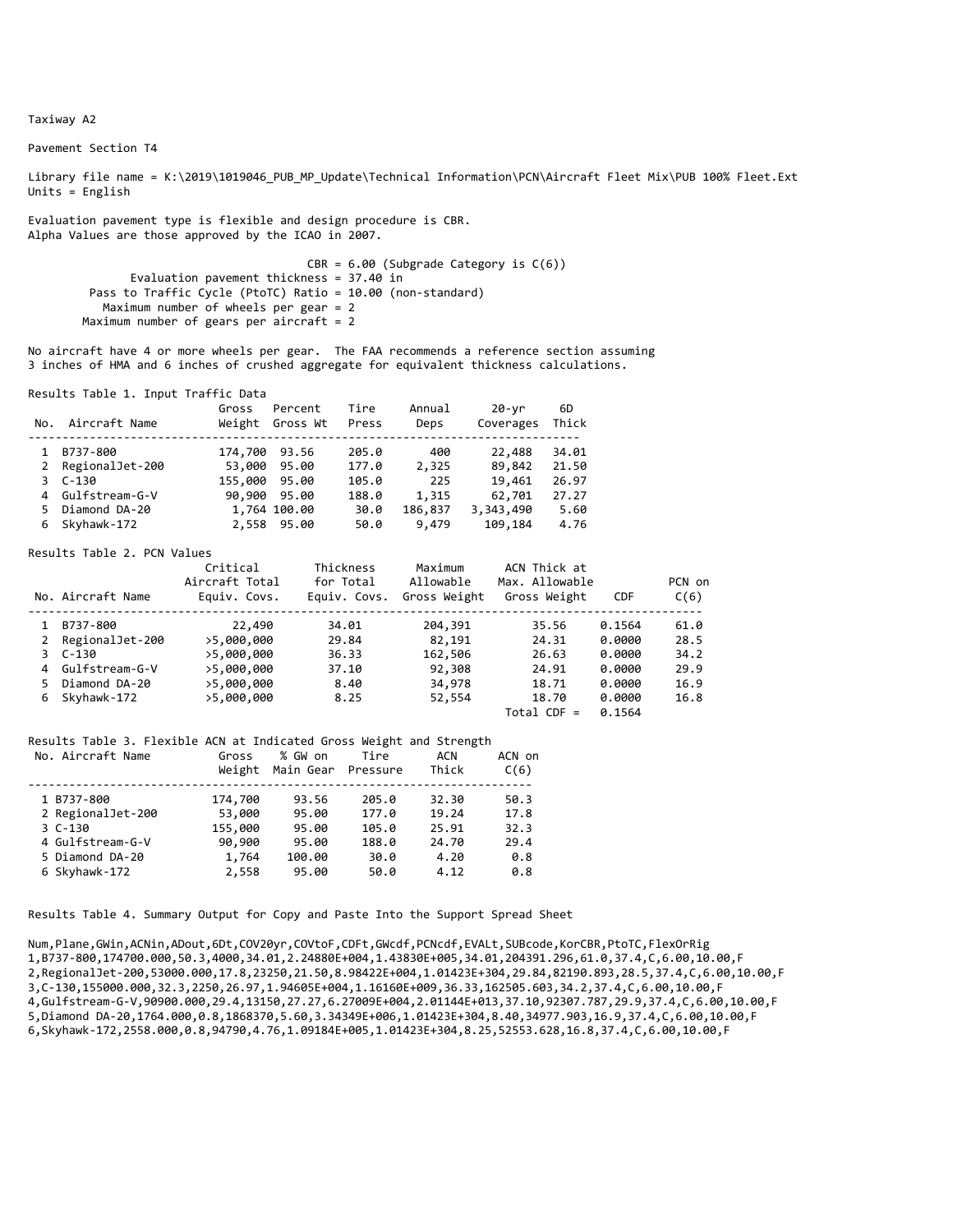Pavement Section T3

Library file name = K:\2019\1019046 PUB MP Update\Technical Information\PCN\Aircraft Fleet Mix\PUB 100% Fleet.Ext Units = English

Evaluation pavement type is flexible and design procedure is CBR. Alpha Values are those approved by the ICAO in 2007.

> $CBR = 6.00$  (Subgrade Category is  $C(6)$ ) Evaluation pavement thickness = 20.90 in Pass to Traffic Cycle (PtoTC) Ratio = 1.00 Maximum number of wheels per gear = 2 Maximum number of gears per aircraft = 2

No aircraft have 4 or more wheels per gear. The FAA recommends a reference section assuming 3 inches of HMA and 6 inches of crushed aggregate for equivalent thickness calculations.

Results Table 1. Input Traffic Data

| No. | Aircraft Name    | Gross   | Percent<br>Weight Gross Wt | Tire<br>Press | Annual<br>Deps | 20-yr<br>Coverages | 6D<br>Thick |
|-----|------------------|---------|----------------------------|---------------|----------------|--------------------|-------------|
|     | B737-800         | 174,700 | 93.56                      | 205.0         | 100            | 562                | 24.88       |
| 2   | RegionalJet-200  | 53,000  | 95.00                      | 177.0         | 2,325          | 8,984              | 19.11       |
|     | $3C-130$         | 155,000 | 95.00                      | 105.0         | 225            | 1,946              | 23.03       |
|     | 4 Gulfstream-G-V |         | 90,900 95.00               | 188.0         | 1,315          | 6,270              | 23.94       |
|     | Diamond DA-20    |         | 1,764 100.00               | 30.0          | 186,837        | 334,349            | 5.11        |
| 6   | Skyhawk-172      |         | 2,558 95.00                | 50.0          | 9,479          | 10,918             | 4.15        |

#### Results Table 2. PCN Values

|    | No. Aircraft Name | Critical<br>Aircraft Total<br>Equiv. Covs. | Thickness<br>for Total<br>Equiv. Covs. | Maximum<br>Allowable<br>Gross Weight | ACN Thick at<br>Max. Allowable<br>Gross Weight | <b>CDF</b> | PCN on<br>C(6) |
|----|-------------------|--------------------------------------------|----------------------------------------|--------------------------------------|------------------------------------------------|------------|----------------|
|    | B737-800          | 1,837                                      | 28.14                                  | 108,309                              | 23.87                                          | 3.7684     | 27.5           |
|    | 2 RegionalJet-200 | 587,703                                    | 23.05                                  | 44,153                               | 17.41                                          | 0.1883     | 14.6           |
|    | 3 C-130           | 8,196                                      | 25.57                                  | 108,087                              | 21.15                                          | 2.9242     | 21.6           |
|    | 4 Gulfstream-G-V  | 14,210                                     | 25.23                                  | 65,484                               | 20.44                                          | 5.4339     | 20.1           |
| 5. | Diamond DA-20     | >5,000,000                                 | 8.40                                   | 10,923                               | 10.45                                          | 0.0000     | 5.3            |
|    | 6 Skyhawk-172     | >5,000,000                                 | 8.25                                   | 16,412                               | 10.45                                          | 0.0000     | 5.3            |
|    |                   |                                            |                                        |                                      | $Total$ CDF =                                  | 12.3147    |                |

#### Results Table 3. Flexible ACN at Indicated Gross Weight and Strength

| Gross<br>Weight | % GW on<br>Main Gear | Tire<br>Pressure | ACN<br>Thick | ACN on<br>C(6) |
|-----------------|----------------------|------------------|--------------|----------------|
| 174,700         | 93.56                | 205.0            | 32.30        | 50.3           |
| 53,000          | 95.00                | 177.0            | 19.24        | 17.8           |
| 155,000         | 95.00                | 105.0            | 25.91        | 32.3           |
| 90,900          | 95.00                | 188.0            | 24.70        | 29.4           |
| 1,764           | 100.00               | 30.0             | 4.20         | 0.8            |
| 2,558           | 95.00                | 50.0             | 4.12         | 0.8            |
|                 |                      |                  |              |                |

Results Table 4. Summary Output for Copy and Paste Into the Support Spread Sheet

Num,Plane,GWin,ACNin,ADout,6Dt,COV20yr,COVtoF,CDFt,GWcdf,PCNcdf,EVALt,SUBcode,KorCBR,PtoTC,FlexOrRig 1,B737‐800,174700.000,50.3,100,24.88,5.62200E+002,1.49188E+002,28.14,108308.524,27.5,20.9,C,6.00,1.00,F 2,RegionalJet‐200,53000.000,17.8,2325,19.11,8.98422E+003,4.77236E+004,23.05,44153.301,14.6,20.9,C,6.00,1.00,F 3,C‐130,155000.000,32.3,225,23.03,1.94605E+003,6.65508E+002,25.57,108086.658,21.6,20.9,C,6.00,1.00,F 4,Gulfstream‐G‐V,90900.000,29.4,1315,23.94,6.27009E+003,1.15388E+003,25.23,65483.763,20.1,20.9,C,6.00,1.00,F 5,Diamond DA‐20,1764.000,0.8,186837,5.11,3.34349E+005,1.01423E+304,8.40,10923.031,5.3,20.9,C,6.00,1.00,F 6,Skyhawk‐172,2558.000,0.8,9479,4.15,1.09184E+004,1.01423E+304,8.25,16411.645,5.3,20.9,C,6.00,1.00,F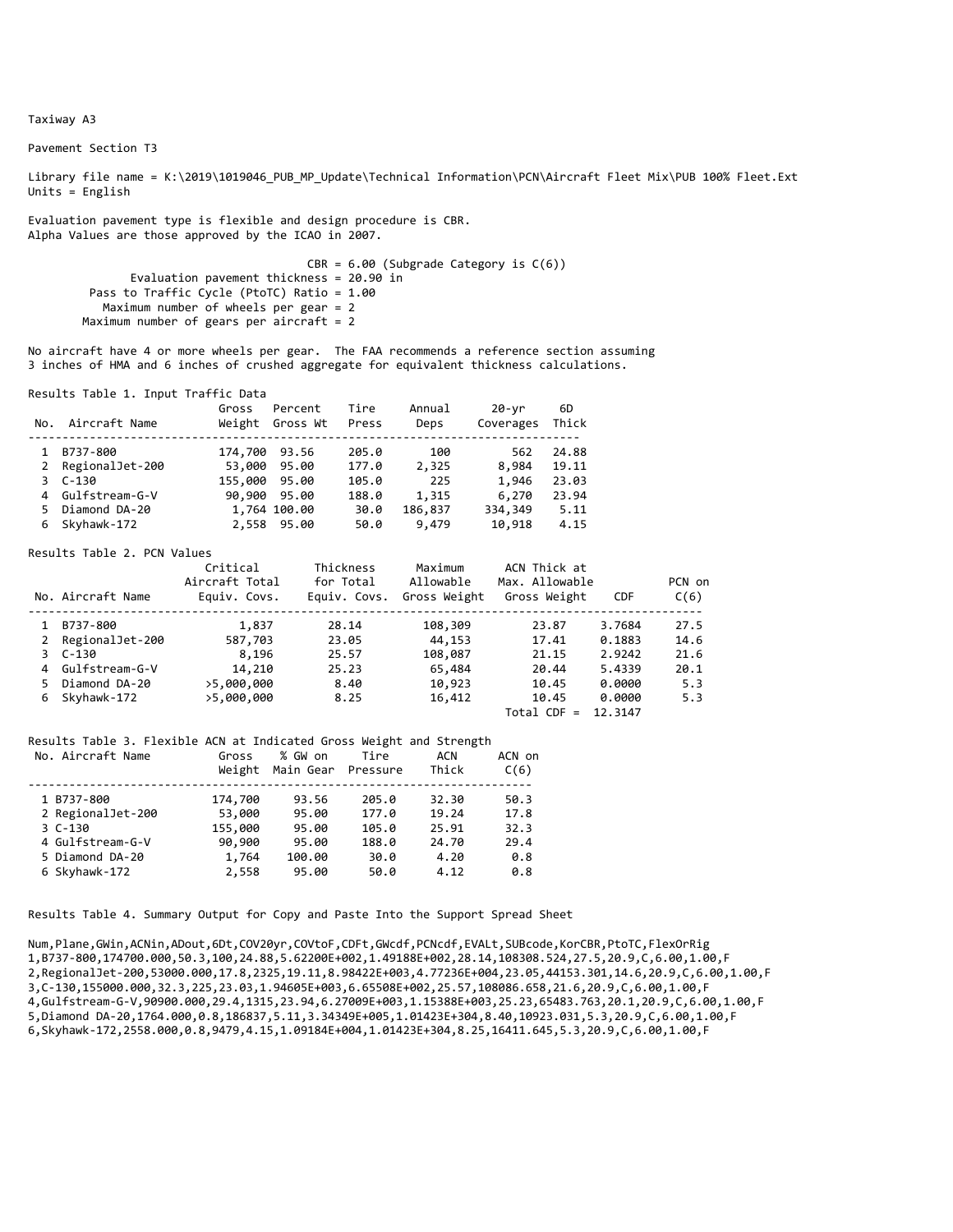Pavement Section T7

Library file name = K:\2019\1019046\_PUB\_MP\_Update\Technical Information\PCN\Aircraft Fleet Mix\PUB 8R-26L Fleet.Ext Units = English

Evaluation pavement type is flexible and design procedure is CBR. Alpha Values are those approved by the ICAO in 2007.

> $CBR = 6.00$  (Subgrade Category is  $C(6)$ ) Evaluation pavement thickness = 35.60 in Pass to Traffic Cycle (PtoTC) Ratio = 7.00 (non-standard) Maximum number of wheels per gear = 2 Maximum number of gears per aircraft =  $2$

No aircraft have 4 or more wheels per gear. The FAA recommends a reference section assuming 3 inches of HMA and 6 inches of crushed aggregate for equivalent thickness calculations.

Results Table 1. Input Traffic Data

| No. | Aircraft Name   | Gross<br>Weight | Percent<br>Gross Wt | Tire<br>Press | Annual<br>Deps | 20-yr<br>Coverages | 6D<br>Thick |
|-----|-----------------|-----------------|---------------------|---------------|----------------|--------------------|-------------|
|     | B737-800        | 174,700         | 93.56               | 205.0         | 200            | 7.871              | 31.76       |
| 2   | RegionalJet-200 | 53,000          | 95.00               | 177.0         | 2,209          | 59,752             | 21.12       |
|     | 3 C-130         | 155,000 95.00   |                     | 105.0         | 214            | 12,956             | 26.32       |
| 4   | Gulfstream-G-V  |                 | 90,900 95.00        | 188.0         | 1,249          | 41,688             | 26.74       |
|     | Diamond DA-20   |                 | 1,764 100.00        | 30.0          | 88,748         | 1,111,716          | 5.38        |
| 6.  | Skyhawk-172     |                 | 2,558 95.00         | 50.0          | 8,531          | 68,785             | 4.64        |

#### Results Table 2. PCN Values

|    | No. Aircraft Name | Critical<br>Aircraft Total<br>Equiv. Covs. | Thickness<br>for Total<br>Equiv. Covs. | Maximum<br>Allowable<br>Gross Weight | ACN Thick at<br>Max. Allowable<br>Gross Weight | <b>CDF</b> | PCN on<br>C(6) |
|----|-------------------|--------------------------------------------|----------------------------------------|--------------------------------------|------------------------------------------------|------------|----------------|
|    | B737-800          | 7,882                                      | 31.76                                  | 210,323                              | 36.18                                          | 0.1541     | 63.1           |
| 2  | RegionalJet-200   | >5,000,000                                 | 29.84                                  | 74,648                               | 23.10                                          | 0.0000     | 25.7           |
|    | 3 C-130           | >5,000,000                                 | 34.16                                  | 166,046                              | 26.97                                          | 0.0002     | 35.1           |
|    | 4 Gulfstream-G-V  | >5,000,000                                 | 34.89                                  | 94,410                               | 25.23                                          | 0.0000     | 30.7           |
| 5. | Diamond DA-20     | >5,000,000                                 | 8.40                                   | 31,692                               | 17.81                                          | 0.0000     | 15.3           |
|    | 6 Skyhawk-172     | >5,000,000                                 | 8.25                                   | 47,617                               | 17.80                                          | 0.0000     | 15.3           |
|    |                   |                                            |                                        |                                      | $Total$ CDF =                                  | 0.1543     |                |

#### Results Table 3. Flexible ACN at Indicated Gross Weight and Strength

| No. Aircraft Name | Gross<br>Weight | % GW on<br>Main Gear | Tire<br>Pressure | ACN<br>Thick | ACN on<br>C(6) |
|-------------------|-----------------|----------------------|------------------|--------------|----------------|
| 1 B737-800        | 174,700         | 93.56                | 205.0            | 32.30        | 50.3           |
| 2 RegionalJet-200 | 53,000          | 95.00                | 177.0            | 19.24        | 17.8           |
| $3C-130$          | 155,000         | 95.00                | 105.0            | 25.91        | 32.3           |
| 4 Gulfstream-G-V  | 90,900          | 95.00                | 188.0            | 24.70        | 29.4           |
| 5 Diamond DA-20   | 1,764           | 100.00               | 30.0             | 4.20         | 0.8            |
| 6 Skyhawk-172     | 2,558           | 95.00                | 50.0             | 4.12         | 0.8            |

Results Table 4. Summary Output for Copy and Paste Into the Support Spread Sheet

Num,Plane,GWin,ACNin,ADout,6Dt,COV20yr,COVtoF,CDFt,GWcdf,PCNcdf,EVALt,SUBcode,KorCBR,PtoTC,FlexOrRig 1,B737‐800,174700.000,50.3,1400,31.76,7.87080E+003,5.10806E+004,31.76,210323.142,63.1,35.6,C,6.00,7.00,F 2,RegionalJet‐200,53000.000,17.8,15463,21.12,5.97518E+004,1.01423E+304,29.84,74648.491,25.7,35.6,C,6.00,7.00,F 3,C‐130,155000.000,32.3,1498,26.32,1.29564E+004,5.96609E+007,34.16,166046.365,35.1,35.6,C,6.00,7.00,F 4,Gulfstream‐G‐V,90900.000,29.4,8743,26.74,4.16877E+004,8.54731E+009,34.89,94410.279,30.7,35.6,C,6.00,7.00,F 5,Diamond DA‐20,1764.000,0.8,621236,5.38,1.11172E+006,1.01423E+304,8.40,31691.947,15.3,35.6,C,6.00,7.00,F 6,Skyhawk‐172,2558.000,0.8,59717,4.64,6.87851E+004,1.01423E+304,8.25,47616.517,15.3,35.6,C,6.00,7.00,F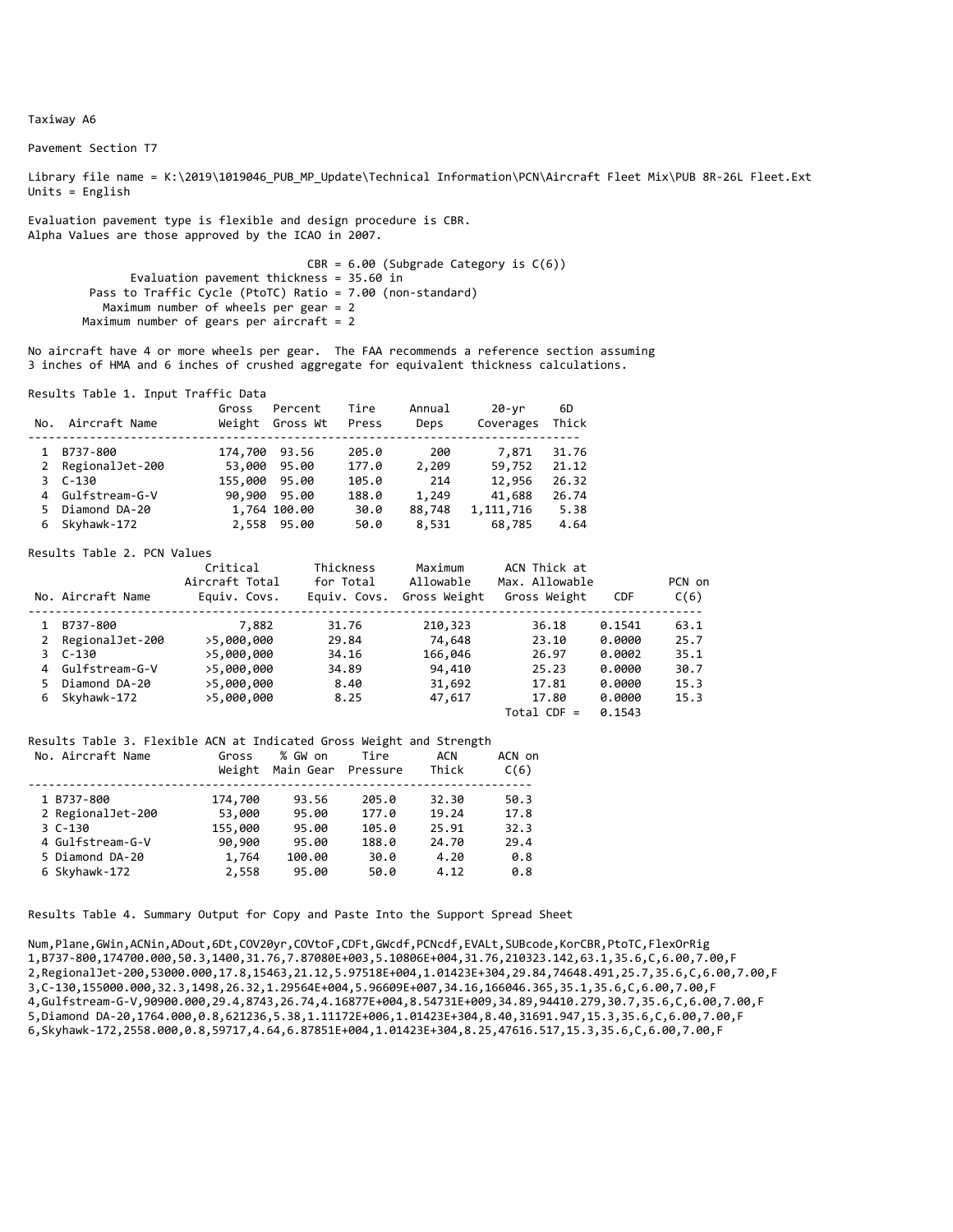Pavement Section T18 Library file name = K:\2019\1019046\_PUB\_MP\_Update\Technical Information\PCN\Aircraft Fleet Mix\PUB 8R-26L Fleet.Ext Units  $=$  English

Evaluation pavement type is flexible and design procedure is CBR. Alpha Values are those approved by the ICAO in 2007.

> CBR = 3.00 (Subgrade Category is D(3)) Evaluation pavement thickness = 22.20 in Pass to Traffic Cycle (PtoTC) Ratio = 1.00 Maximum number of wheels per gear = 2 Maximum number of gears per aircraft =  $2$

No aircraft have 4 or more wheels per gear. The FAA recommends a reference section assuming 3 inches of HMA and 6 inches of crushed aggregate for equivalent thickness calculations.

Results Table 1. Input Traffic Data

| No. | Aircraft Name     | Gross<br>Weight | Percent<br>Gross Wt | Tire<br>Press | Annual<br>Deps | 20-vr<br>Coverages | 6D<br>Thick |
|-----|-------------------|-----------------|---------------------|---------------|----------------|--------------------|-------------|
|     | B737-800          | 174,700         | 93.56               | 205.0         | 100            | 562                | 38.56       |
|     | 2 RegionalJet-200 | 53,000          | 95.00               | 177.0         | 2,209          | 8,536              | 27.82       |
|     | 3 C-130           | 155,000         | 95.00               | 105.0         | 214            | 1,851              | 35.46       |
|     | 4 Gulfstream-G-V  |                 | 90,900 95.00        | 188.0         | 1,249          | 5,955              | 35.29       |
|     | Diamond DA-20     |                 | 1,764 100.00        | 30.0          | 88,748         | 158,817            | 8.59        |
|     | Skyhawk-172       |                 | 2,558 95.00         | 50.0          | 8,531          | 9,826              | 6.46        |

#### Results Table 2. PCN Values

|    | No. Aircraft Name | Critical<br>Aircraft Total<br>Equiv. Covs. | Thickness<br>for Total<br>Equiv. Covs. | Maximum<br>Allowable<br>Gross Weight | ACN Thick at<br>Max. Allowable<br>Gross Weight | <b>CDF</b> | PCN on<br>D(3) |
|----|-------------------|--------------------------------------------|----------------------------------------|--------------------------------------|------------------------------------------------|------------|----------------|
|    | B737-800          | 3,652                                      | 45.71                                  | 53,164                               | 23.91                                          | 25.1241    | 13.2           |
|    | 2 RegionalJet-200 | 79,303                                     | 31.13                                  | 27,838                               | 19.98                                          | 17.5646    | 9.2            |
|    | 3 C-130           | 7,724                                      | 39.70                                  | 56,741                               | 22.56                                          | 39.1014    | 11.7           |
|    | 4 Gulfstream-G-V  | 11,940                                     | 36.83                                  | 36,306                               | 21.95                                          | 81.3921    | 11.1           |
| 5. | Diamond DA-20     | >5,000,000                                 | 14.64                                  | 4,056                                | 11.09                                          | 0.0000     | 2.8            |
|    | 6 Skyhawk-172     | >5,000,000                                 | 12.95                                  | 7,523                                | 11.09                                          | 0.0000     | 2.8            |
|    |                   |                                            |                                        |                                      | Total CDF = 163.1822                           |            |                |

#### Results Table 3. Flexible ACN at Indicated Gross Weight and Strength No. Aircraft Name Gross % GW on Tire ACN ACN on

| <b>NU. ALILICIAL NAMC</b> | u uss<br>Weight | <b>70 UW UII</b><br>Main Gear Pressure | 1 1 1 E | <b>ALIV</b><br>Thick | ALIV UIL<br>D(3) |
|---------------------------|-----------------|----------------------------------------|---------|----------------------|------------------|
| 1 B737-800                | 174,700         | 93.56                                  | 205.0   | 48.96                | 55.2             |
| 2 RegionalJet-200         | 53,000          | 95.00                                  | 177.0   | 28.09                | 18.2             |
| $3C-130$                  | 155,000         | 95.00                                  | 105.0   | 40.41                | 37.6             |
| 4 Gulfstream-G-V          | 90,900          | 95.00                                  | 188.0   | 36.45                | 30.6             |
| 5 Diamond DA-20           | 1,764           | 100.00                                 | 30.0    | 7.32                 | 1.2              |
| 6 Skyhawk-172             | 2,558           | 95.00                                  | 50.0    | 6.47                 | 1.0              |
|                           |                 |                                        |         |                      |                  |

Results Table 4. Summary Output for Copy and Paste Into the Support Spread Sheet

Num,Plane,GWin,ACNin,ADout,6Dt,COV20yr,COVtoF,CDFt,GWcdf,PCNcdf,EVALt,SUBcode,KorCBR,PtoTC,FlexOrRig 1,B737‐800,174700.000,55.2,100,38.56,5.62200E+002,2.23769E+001,45.71,53164.043,13.2,22.2,D,3.00,1.00,F 2,RegionalJet‐200,53000.000,18.2,2209,27.82,8.53597E+003,4.85976E+002,31.13,27837.722,9.2,22.2,D,3.00,1.00,F 3,C‐130,155000.000,37.6,214,35.46,1.85091E+003,4.73362E+001,39.70,56740.607,11.7,22.2,D,3.00,1.00,F 4,Gulfstream‐G‐V,90900.000,30.6,1249,35.29,5.95539E+003,7.31692E+001,36.83,36305.908,11.1,22.2,D,3.00,1.00,F 5,Diamond DA‐20,1764.000,1.2,88748,8.59,1.58817E+005,1.01423E+304,14.64,4056.013,2.8,22.2,D,3.00,1.00,F 6,Skyhawk‐172,2558.000,1.0,8531,6.46,9.82644E+003,1.01423E+304,12.95,7522.803,2.8,22.2,D,3.00,1.00,F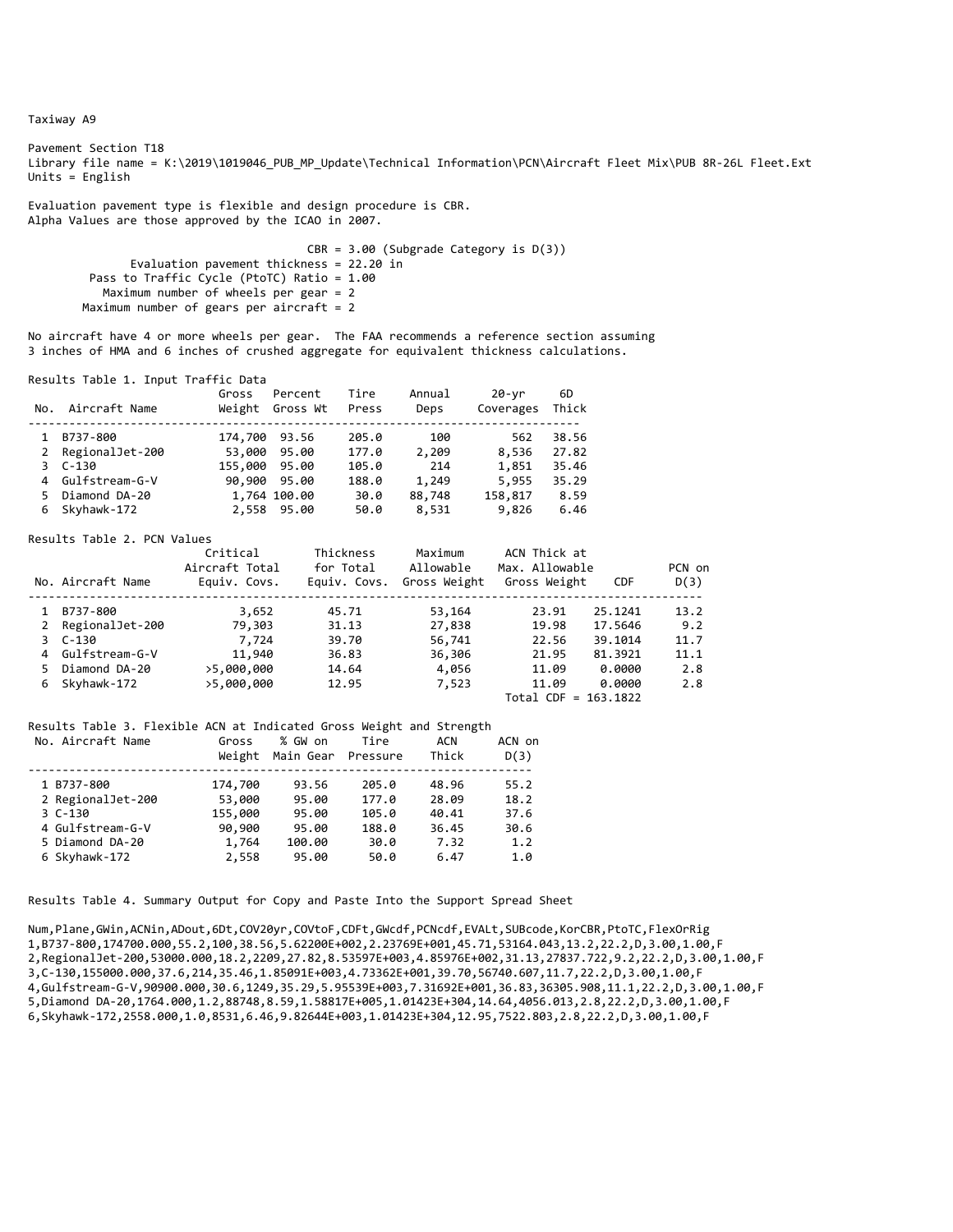Pavement Section T17

Library file name = K:\2019\1019046\_PUB\_MP\_Update\Technical Information\PCN\Aircraft Fleet Mix\PUB 8L-26R Fleet.Ext Units = English

Evaluation pavement type is flexible and design procedure is CBR. Alpha Values are those approved by the ICAO in 2007.

> CBR = 3.00 (Subgrade Category is D(3)) Evaluation pavement thickness = 25.50 in Pass to Traffic Cycle (PtoTC) Ratio = 10.00 (non‐standard) Maximum number of wheels per gear = 1 Maximum number of gears per aircraft =  $1$

No aircraft have 4 or more wheels per gear. The FAA recommends a reference section assuming 3 inches of HMA and 6 inches of crushed aggregate for equivalent thickness calculations.

Results Table 1. Input Traffic Data

| No. Aircraft Name                | Gross Percent<br>Weight Gross Wt Press | Tire         | Annual<br>Deps | 20-yr<br>Coverages Thick     | 6D            |
|----------------------------------|----------------------------------------|--------------|----------------|------------------------------|---------------|
| 1 Diamond DA-20<br>2 Skyhawk-172 | 1,764 100.00<br>2,558 95.00            | 30.0<br>50.0 | 4.740          | 887,480 15,881,654<br>54.598 | 10.25<br>7.19 |

Results Table 2. PCN Values

| No. Aircraft Name              | Critical<br>Aircraft Total<br>Equiv. Covs. | Thickness<br>for Total | Maximum<br>Allowable<br>Equiv. Covs. Gross Weight | ACN Thick at<br>Max. Allowable<br>Gross Weight | <b>CDF</b>                 | PCN on<br>D(3) |
|--------------------------------|--------------------------------------------|------------------------|---------------------------------------------------|------------------------------------------------|----------------------------|----------------|
| Diamond DA-20<br>2 Skyhawk-172 | >5,000,000<br>>5,000,000                   | 10.25<br>9.06          | 10,912<br>20,248                                  | 18.20<br>18.20<br>$Total CDF =$                | 0.0000<br>0.0000<br>0.0000 | 7.6<br>7.6     |

When computing the numbers of coverages to failure, the coverages for none of the aircraft converged at a pavement thickness greater than 99 percent of the evaluation thickness. This means that the life of the pavement is unlimited and the pavement is very strong in relation to the aircraft loading. The relative aircraft load evaluations are also unreliable. Consider reviewing the procedures used to determine the evaluation thickness and the strength of the support. The thicknesses for unlimited operations of each of the aircraft are as follows.

|               |  | Results Table 2a. Thicknesses for Unlimited Operations |       |  |
|---------------|--|--------------------------------------------------------|-------|--|
| Diamond DA-20 |  |                                                        | 14.64 |  |
| Skyhawk-172   |  |                                                        | 12.95 |  |

| Results Table 3. Flexible ACN at Indicated Gross Weight and Strength |       |                           |      |       |        |
|----------------------------------------------------------------------|-------|---------------------------|------|-------|--------|
| No. Aircraft Name                                                    | Gross | % GW on                   | Tire | ACN   | ACN on |
|                                                                      |       | Weight Main Gear Pressure |      | Thick | D(3)   |
| 1 Diamond DA-20                                                      | 1,764 | 100.00                    | 30.0 | 7.32  | 1.2    |
| 2 Skyhawk-172                                                        | 2,558 | 95.00                     | 50.0 | 6.47  | 1.0    |

Results Table 4. Summary Output for Copy and Paste Into the Support Spread Sheet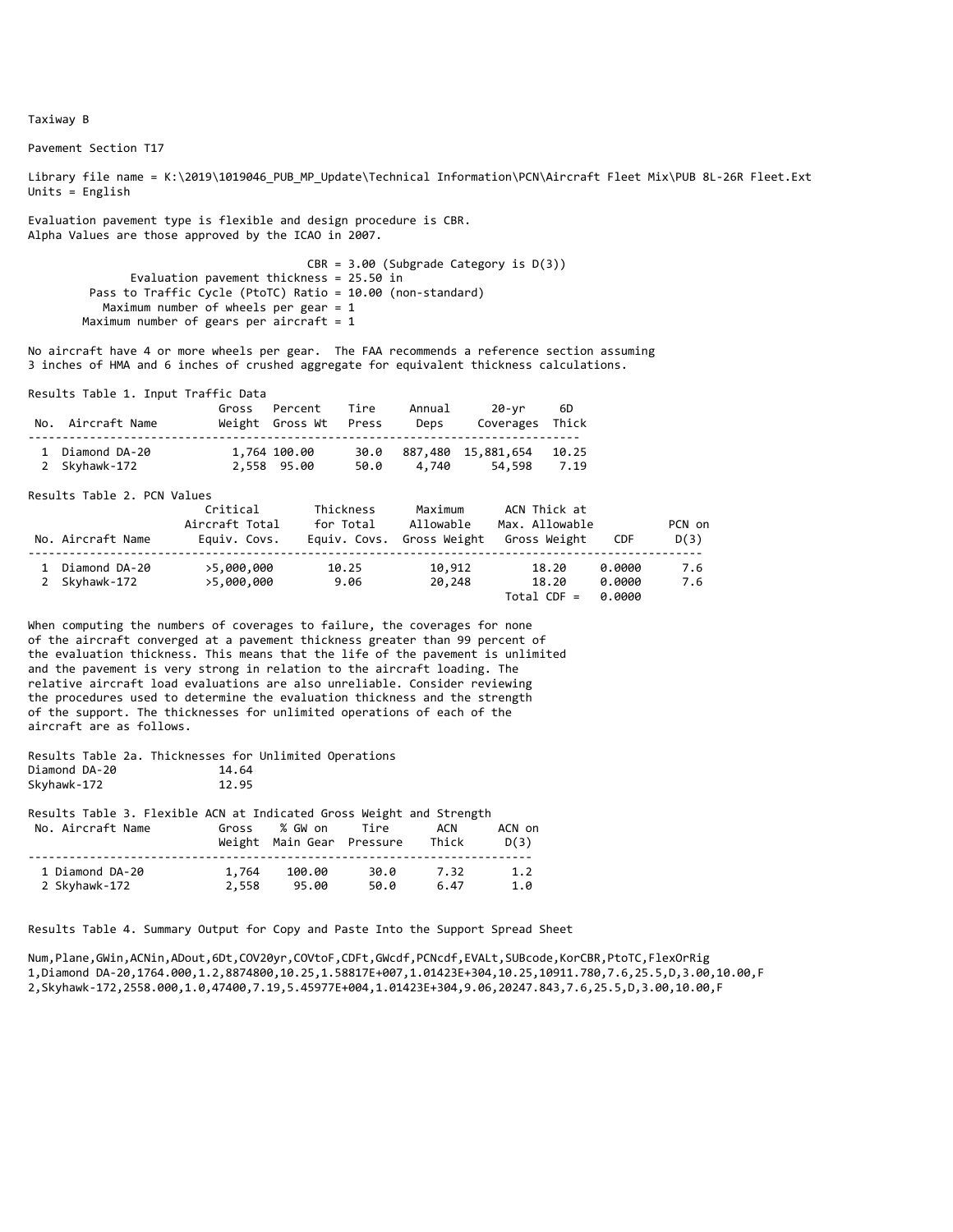Pavement Section T13

Library file name = K:\2019\1019046\_PUB\_MP\_Update\Technical Information\PCN\Aircraft Fleet Mix\PUB 8L-26R Fleet.Ext Units = English

Evaluation pavement type is flexible and design procedure is CBR. Alpha Values are those approved by the ICAO in 2007.

> CBR = 5.00 (Subgrade Category is C(6)) Evaluation pavement thickness = 20.70 in Pass to Traffic Cycle (PtoTC) Ratio = 10.00 (non-standard) Maximum number of wheels per gear = 1 Maximum number of gears per aircraft =  $1$

No aircraft have 4 or more wheels per gear. The FAA recommends a reference section assuming 3 inches of HMA and 6 inches of crushed aggregate for equivalent thickness calculations.

Results Table 1. Input Traffic Data

| No. Aircraft Name                | Gross Percent<br>Weight Gross Wt | Tire<br>Press | Annual<br>Deps | 20-yr<br>Coverages Thick     | -6D          |
|----------------------------------|----------------------------------|---------------|----------------|------------------------------|--------------|
| 1 Diamond DA-20<br>2 Skyhawk-172 | 1,764 100.00<br>2,558 95.00      | 30.0<br>50.0  | 4.740          | 887,480 15,881,654<br>54,598 | 6.88<br>5.23 |

Results Table 2. PCN Values

| No. Aircraft Name              | Critical<br>Aircraft Total<br>Equiv. Covs. | Thickness<br>for Total | Maximum<br>Allowable<br>Equiv. Covs. Gross Weight | ACN Thick at<br>Max. Allowable<br>Gross Weight | CDF                        | PCN on<br>C(6) |
|--------------------------------|--------------------------------------------|------------------------|---------------------------------------------------|------------------------------------------------|----------------------------|----------------|
| Diamond DA-20<br>2 Skyhawk-172 | >5,000,000<br>>5,000,000                   | 6.88<br>6.59           | 15,962<br>25,228                                  | 12.64<br>12.95<br>$Total CDF =$                | 0.0000<br>0.0000<br>0.0000 | 7.7<br>8.1     |

When computing the numbers of coverages to failure, the coverages for none of the aircraft converged at a pavement thickness greater than 99 percent of the evaluation thickness. This means that the life of the pavement is unlimited and the pavement is very strong in relation to the aircraft loading. The relative aircraft load evaluations are also unreliable. Consider reviewing the procedures used to determine the evaluation thickness and the strength of the support. The thicknesses for unlimited operations of each of the aircraft are as follows.

Results Table 2a. Thicknesses for Unlimited Operations<br>Diamond DA-20<br>9.82 Diamond DA‐20 9.82 Skyhawk-172

| Results Table 3. Flexible ACN at Indicated Gross Weight and Strength |       |                           |      |       |        |
|----------------------------------------------------------------------|-------|---------------------------|------|-------|--------|
| No. Aircraft Name                                                    | Gross | % GW on                   | Tire | ACN   | ACN on |
|                                                                      |       | Weight Main Gear Pressure |      | Thick | C(6)   |
| 1 Diamond DA-20                                                      | 1,764 | 100.00                    | 30.0 | 4.20  | 0.8    |
| 2 Skyhawk-172                                                        | 2.558 | 95.00                     | 50.0 | 4.12  | 0.8    |

Results Table 4. Summary Output for Copy and Paste Into the Support Spread Sheet

Num,Plane,GWin,ACNin,ADout,6Dt,COV20yr,COVtoF,CDFt,GWcdf,PCNcdf,EVALt,SUBcode,KorCBR,PtoTC,FlexOrRig 1,Diamond DA‐20,1764.000,0.8,8874800,6.88,1.58817E+007,1.01423E+304,6.88,15961.750,7.7,20.7,C,5.00,10.00,F 2,Skyhawk‐172,2558.000,0.8,47400,5.23,5.45977E+004,1.01423E+304,6.59,25227.589,8.1,20.7,C,5.00,10.00,F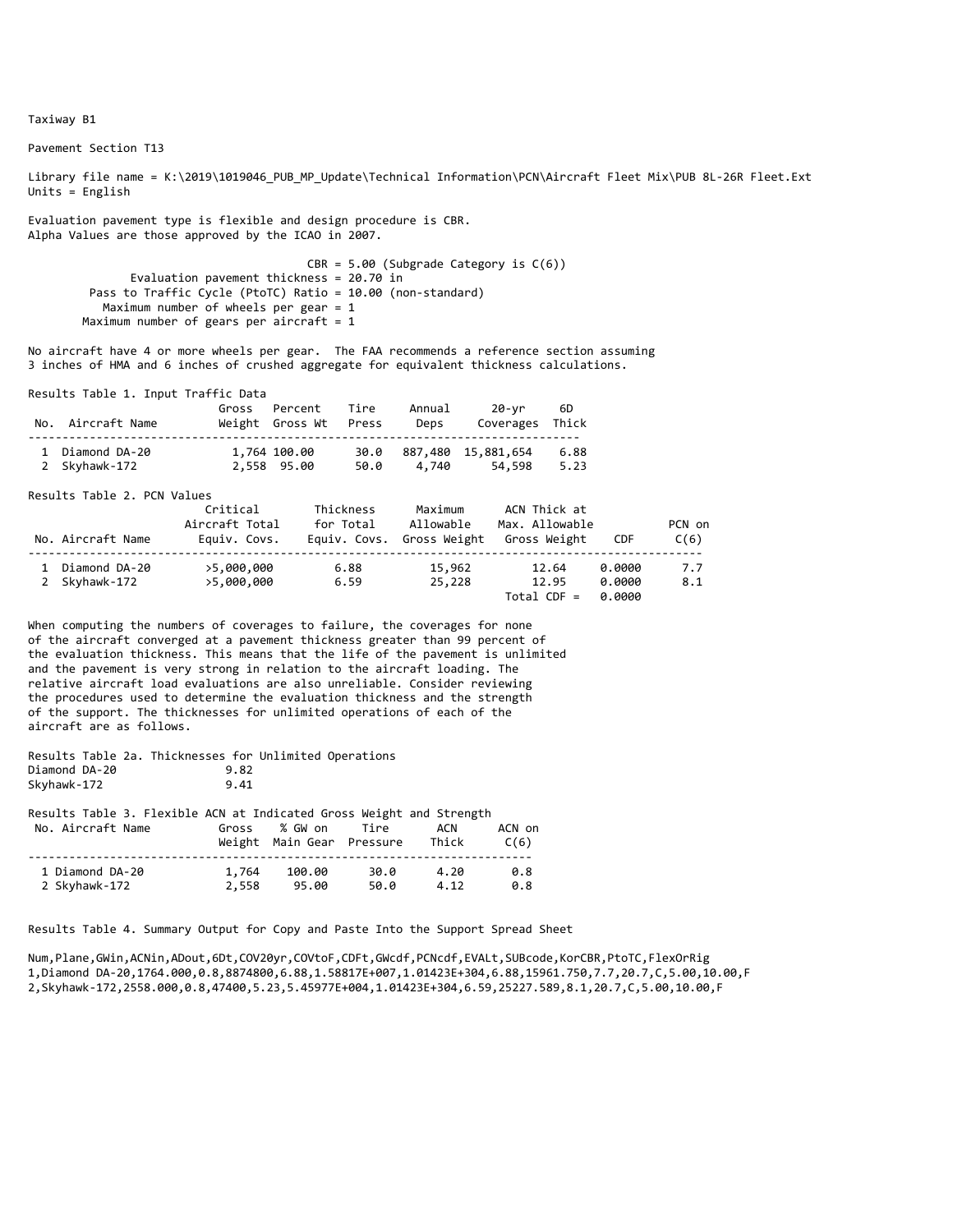Pavement Section T13A

Library file name = K:\2019\1019046\_PUB\_MP\_Update\Technical Information\PCN\Aircraft Fleet Mix\PUB 8L-26R Fleet.Ext Units = English

Evaluation pavement type is flexible and design procedure is CBR. Alpha Values are those approved by the ICAO in 2007.

> CBR = 3.00 (Subgrade Category is D(3)) Evaluation pavement thickness = 25.50 in Pass to Traffic Cycle (PtoTC) Ratio = 10.00 (non‐standard) Maximum number of wheels per gear = 1 Maximum number of gears per aircraft =  $1$

No aircraft have 4 or more wheels per gear. The FAA recommends a reference section assuming 3 inches of HMA and 6 inches of crushed aggregate for equivalent thickness calculations.

Results Table 1. Input Traffic Data

| No. Aircraft Name                | Gross Percent<br>Weight Gross Wt Press | Tire         | Annual<br>Deps | 20-yr<br>Coverages Thick     | - 6D          |
|----------------------------------|----------------------------------------|--------------|----------------|------------------------------|---------------|
| 1 Diamond DA-20<br>2 Skyhawk-172 | 1,764 100.00<br>2,558 95.00            | 30.0<br>50.0 | 4.740          | 887,480 15,881,654<br>54.598 | 10.25<br>7.19 |

Results Table 2. PCN Values

| No. Aircraft Name              | Critical<br>Aircraft Total<br>Equiv. Covs. | Thickness<br>for Total | Maximum<br>Allowable<br>Equiv. Covs. Gross Weight | ACN Thick at<br>Max. Allowable<br>Gross Weight | <b>CDF</b>                 | PCN on<br>D(3) |
|--------------------------------|--------------------------------------------|------------------------|---------------------------------------------------|------------------------------------------------|----------------------------|----------------|
| Diamond DA-20<br>2 Skyhawk-172 | >5,000,000<br>>5,000,000                   | 10.25<br>9.06          | 10.912<br>20,248                                  | 18.20<br>18.20<br>$Total CDF =$                | 0.0000<br>0.0000<br>0.0000 | 7.6<br>7.6     |

When computing the numbers of coverages to failure, the coverages for none of the aircraft converged at a pavement thickness greater than 99 percent of the evaluation thickness. This means that the life of the pavement is unlimited and the pavement is very strong in relation to the aircraft loading. The relative aircraft load evaluations are also unreliable. Consider reviewing the procedures used to determine the evaluation thickness and the strength of the support. The thicknesses for unlimited operations of each of the aircraft are as follows.

|               |  | Results Table 2a. Thicknesses for Unlimited Operations |       |  |
|---------------|--|--------------------------------------------------------|-------|--|
| Diamond DA-20 |  |                                                        | 14.64 |  |
| Skyhawk-172   |  |                                                        | 12.95 |  |

| Results Table 3. Flexible ACN at Indicated Gross Weight and Strength |       |                           |      |       |        |
|----------------------------------------------------------------------|-------|---------------------------|------|-------|--------|
| No. Aircraft Name                                                    | Gross | % GW on                   | Tire | ACN   | ACN on |
|                                                                      |       | Weight Main Gear Pressure |      | Thick | D(3)   |
| 1 Diamond DA-20                                                      | 1,764 | 100.00                    | 30.0 | 7.32  | 1.2    |
| 2 Skyhawk-172                                                        | 2,558 | 95.00                     | 50.0 | 6.47  | 1.0    |

Results Table 4. Summary Output for Copy and Paste Into the Support Spread Sheet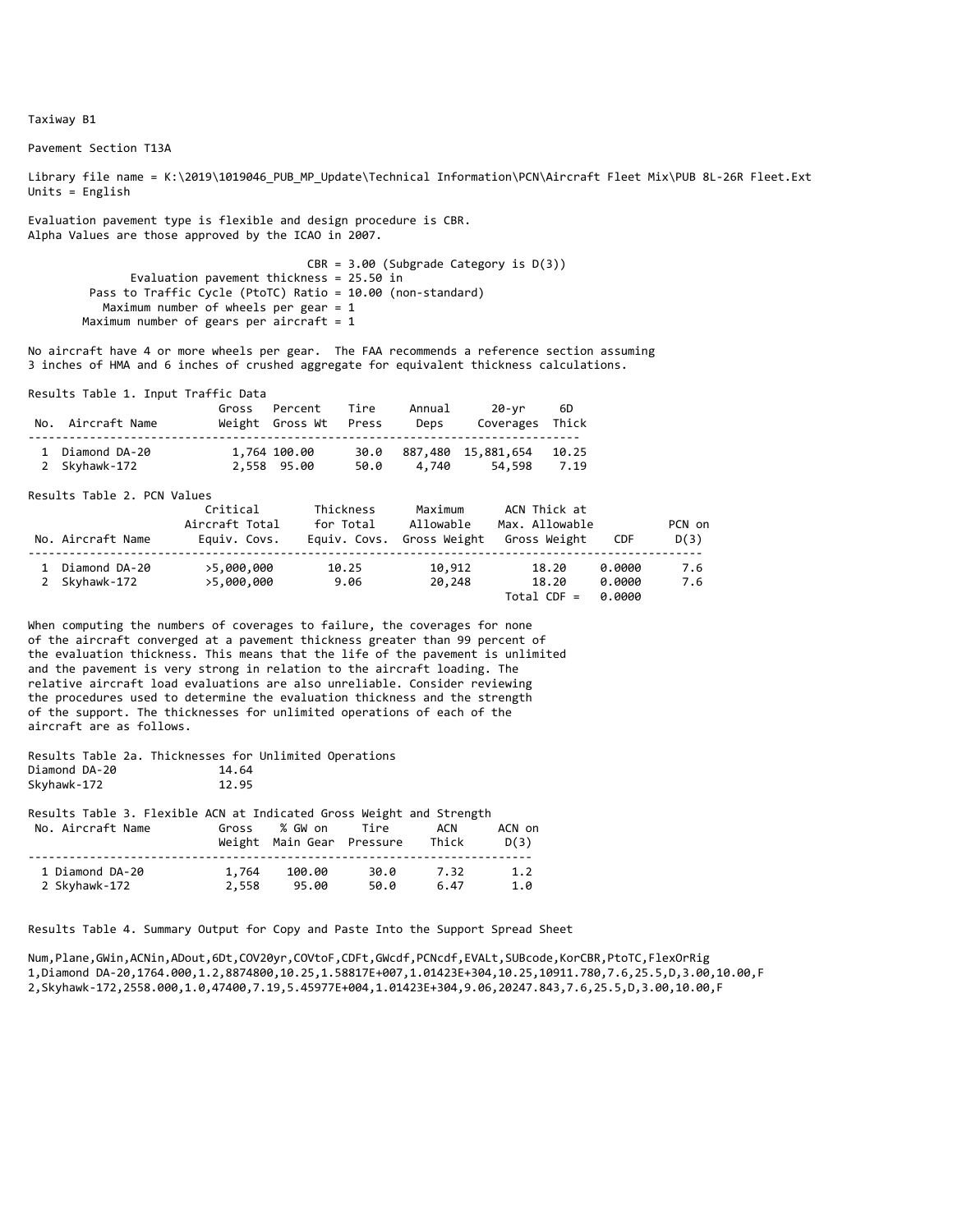Pavement Section T14A

ibrary file name = K:\2019\1019046\_PUB\_MP\_Update\Technical Information\PCN\Aircraft Fleet Mix\PUB 8L‐26R Fleet.Ext Units = English

Evaluation pavement type is flexible and design procedure is CBR. Alpha Values are those approved by the ICAO in 2007.

> CBR = 3.00 (Subgrade Category is D(3)) Evaluation pavement thickness = 25.50 in Pass to Traffic Cycle (PtoTC) Ratio = 10.00 (non-standard) Maximum number of wheels per gear = 1 Maximum number of gears per aircraft =  $1$

No aircraft have 4 or more wheels per gear. The FAA recommends a reference section assuming 3 inches of HMA and 6 inches of crushed aggregate for equivalent thickness calculations.

Results Table 1. Input Traffic Data

| No. Aircraft Name | Gross Percent Tire<br>Weight Gross Wt Press |      | Annual<br>Deps | 20-vr 6D<br>Coverages Thick   |  |
|-------------------|---------------------------------------------|------|----------------|-------------------------------|--|
| 1 Diamond DA-20   | 1,764 100.00                                |      |                | 30.0 887,480 15,881,654 10.25 |  |
| 2 Skyhawk-172     | 2,558 95.00                                 | 50.0 | 4,740          | 54,598 7.19                   |  |

Results Table 2. PCN Values

| No. Aircraft Name              | Critical<br>Aircraft Total<br>Eauiv. Covs. | Thickness<br>for Total<br>Equiv. Covs. | Maximum<br>Allowable<br>Gross Weight | ACN Thick at<br>Max. Allowable<br>Gross Weight | CDF                        | PCN on<br>D(3) |
|--------------------------------|--------------------------------------------|----------------------------------------|--------------------------------------|------------------------------------------------|----------------------------|----------------|
| Diamond DA-20<br>2 Skyhawk-172 | >5,000,000<br>>5,000,000                   | 10.25<br>9.06                          | 10,912<br>20,248                     | 18.20<br>18.20<br>$Total CDE =$                | 0.0000<br>0.0000<br>ค.คคคค | 7.6<br>7.6     |

When computing the numbers of coverages to failure, the coverages for none of the aircraft converged at a pavement thickness greater than 99 percent of the evaluation thickness. This means that the life of the pavement is unlimited and the pavement is very strong in relation to the aircraft loading. The relative aircraft load evaluations are also unreliable. Consider reviewing the procedures used to determine the evaluation thickness and the strength of the support. The thicknesses for unlimited operations of each of the aircraft are as follows.

Results Table 2a. Thicknesses for Unlimited Operations Diamond DA-20 Skyhawk‐172 12.95

| Results Table 3. Flexible ACN at Indicated Gross Weight and Strength |       |                           |      |       |        |
|----------------------------------------------------------------------|-------|---------------------------|------|-------|--------|
| No. Aircraft Name                                                    | Gross | % GW on                   | Tire | ACN   | ACN on |
|                                                                      |       | Weight Main Gear Pressure |      | Thick | D(3)   |
| 1 Diamond DA-20                                                      | 1,764 | 100.00                    | 30.0 | 7.32  | 1.2    |
| 2 Skyhawk-172                                                        | 2,558 | 95.00                     | 50.0 | 6.47  | 1.0    |

Results Table 4. Summary Output for Copy and Paste Into the Support Spread Sheet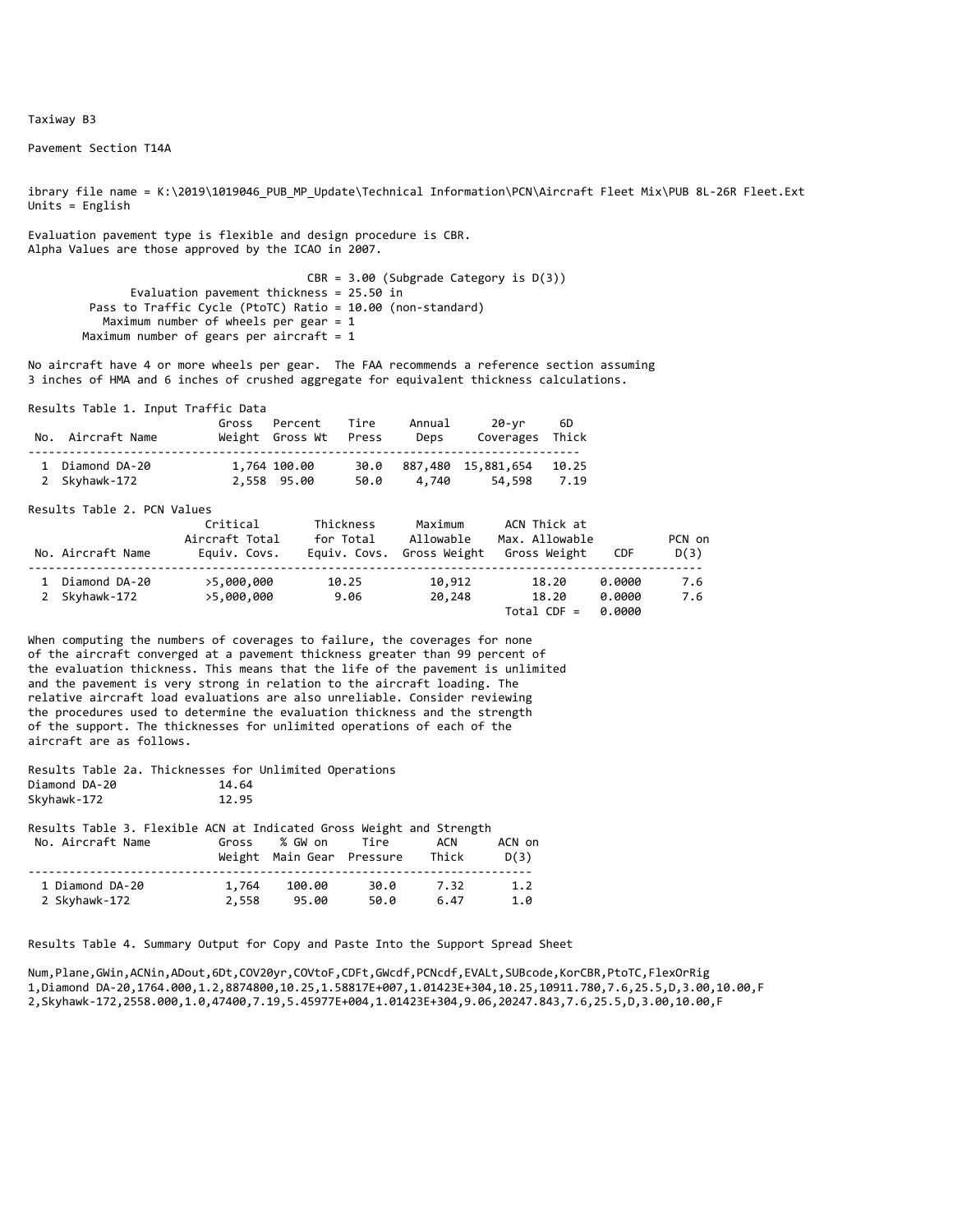Pavement Section T15

Library file name = K:\2019\1019046\_PUB\_MP\_Update\Technical Information\PCN\Aircraft Fleet Mix\PUB 8L-26R Fleet.Ext Units = English

Evaluation pavement type is flexible and design procedure is CBR. Alpha Values are those approved by the ICAO in 2007.

> CBR = 3.00 (Subgrade Category is D(3)) Evaluation pavement thickness = 25.50 in Pass to Traffic Cycle (PtoTC) Ratio = 10.00 (non-standard) Maximum number of wheels per gear = 1 Maximum number of gears per aircraft =  $1$

No aircraft have 4 or more wheels per gear. The FAA recommends a reference section assuming 3 inches of HMA and 6 inches of crushed aggregate for equivalent thickness calculations.

Results Table 1. Input Traffic Data

| No. Aircraft Name | Gross Percent Tire<br>Weight Gross Wt Press |      | Annual<br>Deps | 20-vr 6D<br>Coverages Thick   |  |
|-------------------|---------------------------------------------|------|----------------|-------------------------------|--|
| 1 Diamond DA-20   | 1,764 100.00                                |      |                | 30.0 887,480 15,881,654 10.25 |  |
| 2 Skyhawk-172     | 2,558 95.00                                 | 50.0 | 4,740          | 54,598 7.19                   |  |

Results Table 2. PCN Values

| No. Aircraft Name              | Critical<br>Aircraft Total<br>Eauiv. Covs. | Thickness<br>for Total | Maximum<br>Allowable<br>Equiv. Covs. Gross Weight | ACN Thick at<br>Max. Allowable<br>Gross Weight | CDF                        | PCN on<br>D(3) |
|--------------------------------|--------------------------------------------|------------------------|---------------------------------------------------|------------------------------------------------|----------------------------|----------------|
| Diamond DA-20<br>2 Skyhawk-172 | >5,000,000<br>>5,000,000                   | 10.25<br>9.06          | 10,912<br>20,248                                  | 18.20<br>18.20<br>Total CDF $=$                | 0.0000<br>0.0000<br>ค.คคคค | 7.6<br>7.6     |

When computing the numbers of coverages to failure, the coverages for none of the aircraft converged at a pavement thickness greater than 99 percent of the evaluation thickness. This means that the life of the pavement is unlimited and the pavement is very strong in relation to the aircraft loading. The relative aircraft load evaluations are also unreliable. Consider reviewing the procedures used to determine the evaluation thickness and the strength of the support. The thicknesses for unlimited operations of each of the aircraft are as follows.

Results Table 2a. Thicknesses for Unlimited Operations Diamond DA-20 Skyhawk‐172 12.95

| Results Table 3. Flexible ACN at Indicated Gross Weight and Strength |       |                           |      |       |        |
|----------------------------------------------------------------------|-------|---------------------------|------|-------|--------|
| No. Aircraft Name                                                    | Gross | % GW on                   | Tire | ACN   | ACN on |
|                                                                      |       | Weight Main Gear Pressure |      | Thick | D(3)   |
| 1 Diamond DA-20                                                      | 1,764 | 100.00                    | 30.0 | 7.32  | 1.2    |
| 2 Skyhawk-172                                                        | 2,558 | 95.00                     | 50.0 | 6.47  | 1.0    |

Results Table 4. Summary Output for Copy and Paste Into the Support Spread Sheet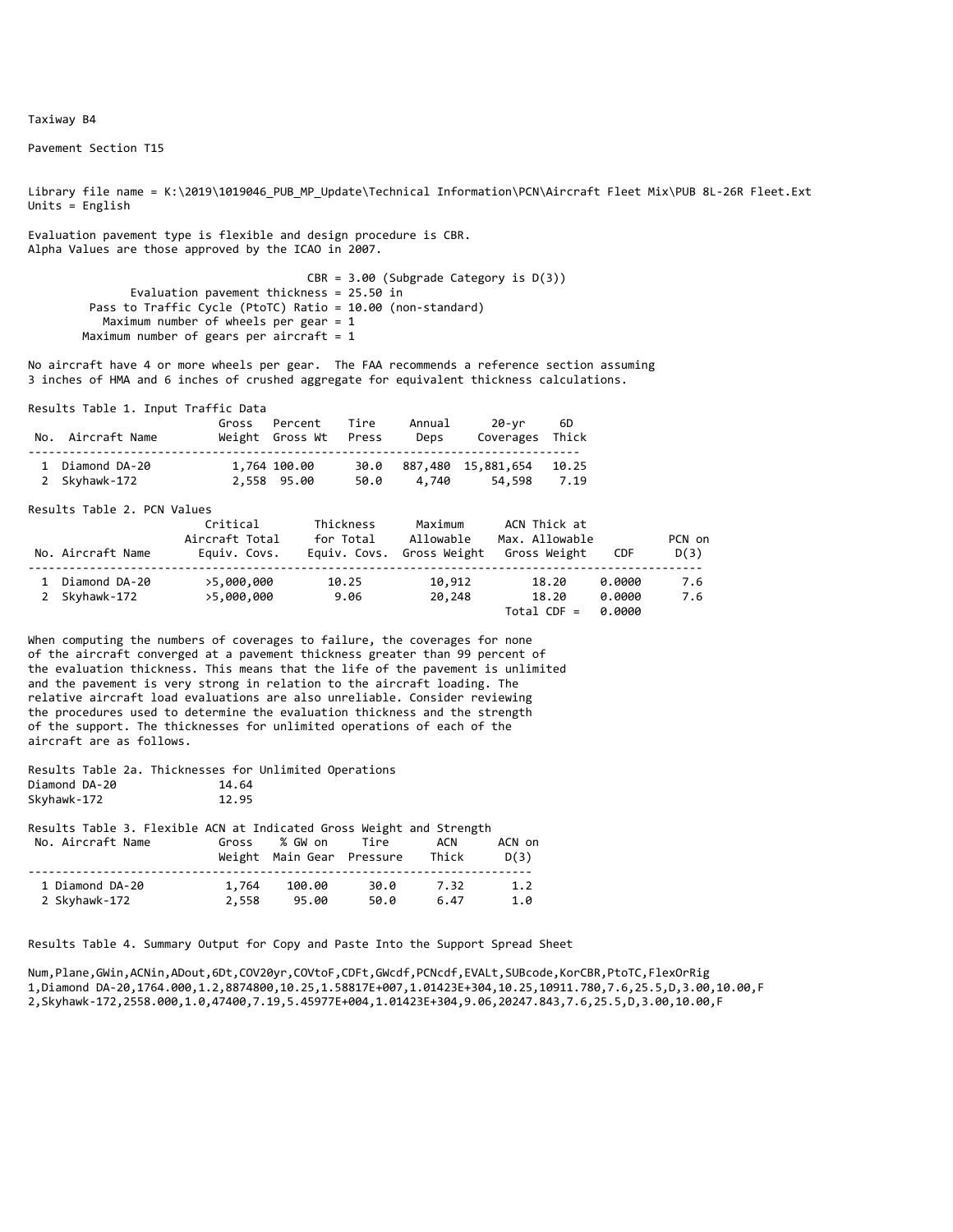Pavement Section T16

Library file name = K:\2019\1019046\_PUB\_MP\_Update\Technical Information\PCN\Aircraft Fleet Mix\PUB 8L-26R Fleet.Ext Units = English

Evaluation pavement type is flexible and design procedure is CBR. Alpha Values are those approved by the ICAO in 2007.

> CBR = 5.00 (Subgrade Category is C(6)) Evaluation pavement thickness = 20.70 in Pass to Traffic Cycle (PtoTC) Ratio = 10.00 (non-standard) Maximum number of wheels per gear = 1 Maximum number of gears per aircraft =  $1$

No aircraft have 4 or more wheels per gear. The FAA recommends a reference section assuming 3 inches of HMA and 6 inches of crushed aggregate for equivalent thickness calculations.

Results Table 1. Input Traffic Data

| No. Aircraft Name                | Gross Percent<br>Weight Gross Wt | Tire<br>Press | Annual<br>Deps | 20-yr<br>Coverages Thick     | -6D          |
|----------------------------------|----------------------------------|---------------|----------------|------------------------------|--------------|
| 1 Diamond DA-20<br>2 Skyhawk-172 | 1,764 100.00<br>2,558 95.00      | 30.0<br>50.0  | 4.740          | 887,480 15,881,654<br>54,598 | 6.88<br>5.23 |

Results Table 2. PCN Values

| No. Aircraft Name              | Critical<br>Aircraft Total<br>Equiv. Covs. | Thickness<br>for Total | Maximum<br>Allowable<br>Equiv. Covs. Gross Weight | ACN Thick at<br>Max. Allowable<br>Gross Weight | CDF                        | PCN on<br>C(6) |
|--------------------------------|--------------------------------------------|------------------------|---------------------------------------------------|------------------------------------------------|----------------------------|----------------|
| Diamond DA-20<br>2 Skyhawk-172 | >5,000,000<br>>5,000,000                   | 6.88<br>6.59           | 15,962<br>25,228                                  | 12.64<br>12.95<br>$Total CDF =$                | 0.0000<br>0.0000<br>0.0000 | 7.7<br>8.1     |

When computing the numbers of coverages to failure, the coverages for none of the aircraft converged at a pavement thickness greater than 99 percent of the evaluation thickness. This means that the life of the pavement is unlimited and the pavement is very strong in relation to the aircraft loading. The relative aircraft load evaluations are also unreliable. Consider reviewing the procedures used to determine the evaluation thickness and the strength of the support. The thicknesses for unlimited operations of each of the aircraft are as follows.

Results Table 2a. Thicknesses for Unlimited Operations<br>Diamond DA-20<br>9.82 Diamond DA‐20 9.82 Skyhawk-172

| Results Table 3. Flexible ACN at Indicated Gross Weight and Strength |       |                           |      |       |        |
|----------------------------------------------------------------------|-------|---------------------------|------|-------|--------|
| No. Aircraft Name                                                    | Gross | % GW on                   | Tire | ACN   | ACN on |
|                                                                      |       | Weight Main Gear Pressure |      | Thick | C(6)   |
| 1 Diamond DA-20                                                      | 1,764 | 100.00                    | 30.0 | 4.20  | 0.8    |
| 2 Skyhawk-172                                                        | 2.558 | 95.00                     | 50.0 | 4.12  | 0.8    |

Results Table 4. Summary Output for Copy and Paste Into the Support Spread Sheet

Num,Plane,GWin,ACNin,ADout,6Dt,COV20yr,COVtoF,CDFt,GWcdf,PCNcdf,EVALt,SUBcode,KorCBR,PtoTC,FlexOrRig 1,Diamond DA‐20,1764.000,0.8,8874800,6.88,1.58817E+007,1.01423E+304,6.88,15961.750,7.7,20.7,C,5.00,10.00,F 2,Skyhawk‐172,2558.000,0.8,47400,5.23,5.45977E+004,1.01423E+304,6.59,25227.589,8.1,20.7,C,5.00,10.00,F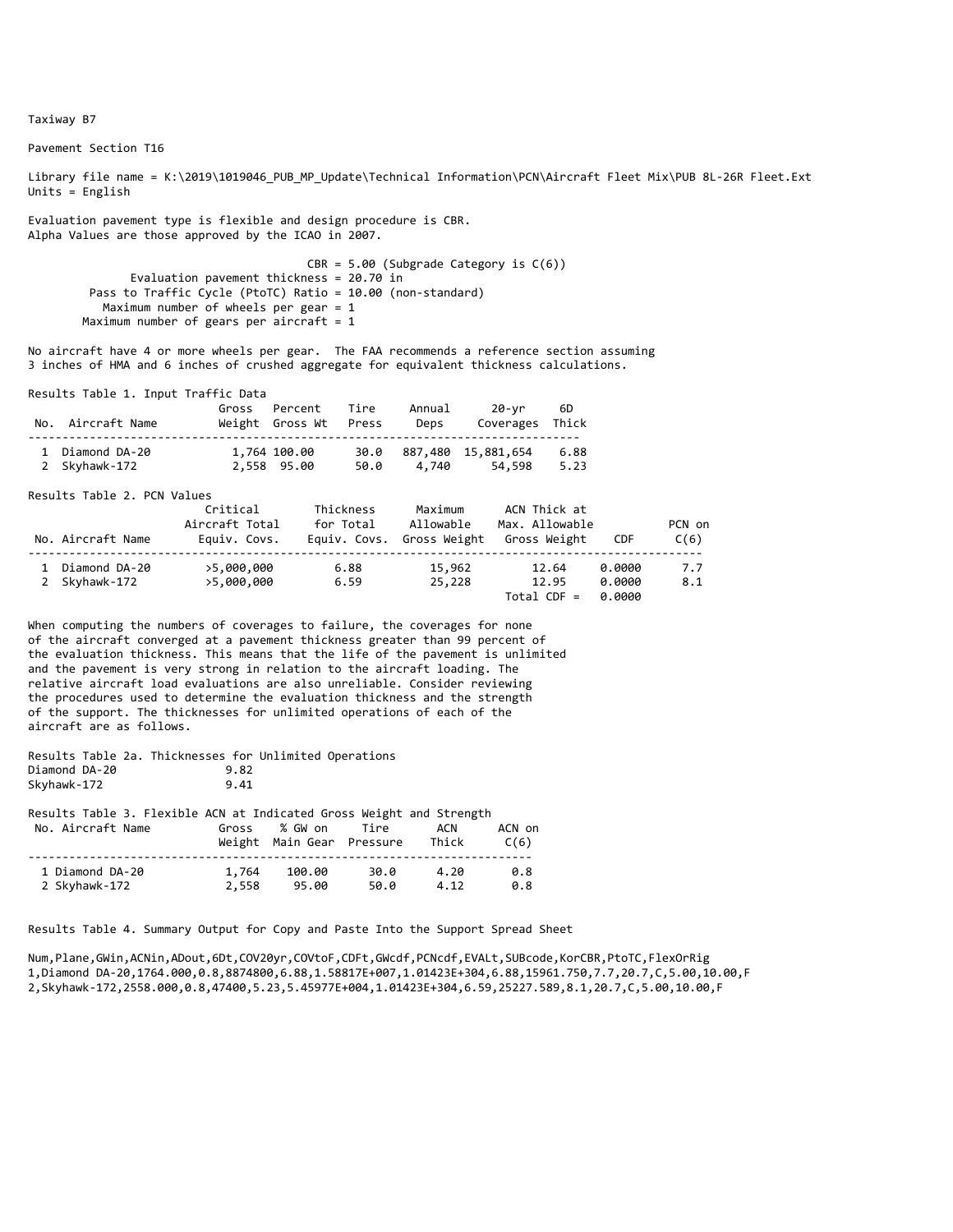Taxiway C

Pavement Section T13

his file name = PCN Results Flexible 6‐23‐2020 17;57;13.txt Library file name = K:\2019\1019046\_PUB\_MP\_Update\Technical Information\PCN\Aircraft Fleet Mix\PUB 8L-26R Fleet.Ext Units  $=$  English

Evaluation pavement type is flexible and design procedure is CBR. Alpha Values are those approved by the ICAO in 2007.

> CBR = 5.00 (Subgrade Category is C(6)) Evaluation pavement thickness = 20.70 in Pass to Traffic Cycle (PtoTC) Ratio = 10.00 (non-standard) Maximum number of wheels per gear = 1 Maximum number of gears per aircraft =  $1$

No aircraft have 4 or more wheels per gear. The FAA recommends a reference section assuming 3 inches of HMA and 6 inches of crushed aggregate for equivalent thickness calculations.

Results Table 1. Input Traffic Data

| No. Aircraft Name                | Gross Percent<br>Weight Gross Wt Press | Tire | Annual<br>Deps | 20-vr<br>Coverages Thick          | 6D           |
|----------------------------------|----------------------------------------|------|----------------|-----------------------------------|--------------|
| 1 Diamond DA-20<br>2 Skyhawk-172 | 1,764 100.00<br>2,558 95.00            | 50.0 | 4,740          | 30.0 887,480 15,881,654<br>54.598 | 6.88<br>5.23 |

Results Table 2. PCN Values

| No. Aircraft Name              | Critical<br>Aircraft Total<br>Eauiv. Covs. | Thickness<br>for Total<br>Equiv. Covs. | Maximum<br>Allowable<br>Gross Weight | ACN Thick at<br>Max. Allowable<br>Gross Weight | CDF                        | PCN on<br>C(6) |
|--------------------------------|--------------------------------------------|----------------------------------------|--------------------------------------|------------------------------------------------|----------------------------|----------------|
| Diamond DA-20<br>2 Skyhawk-172 | >5,000,000<br>>5,000,000                   | 6.88<br>6.59                           | 15,962<br>25,228                     | 12.64<br>12.95<br>$Total CDF =$                | 0.0000<br>0.0000<br>ค.คคคค | 7.7<br>8.1     |

When computing the numbers of coverages to failure, the coverages for none of the aircraft converged at a pavement thickness greater than 99 percent of the evaluation thickness. This means that the life of the pavement is unlimited and the pavement is very strong in relation to the aircraft loading. The relative aircraft load evaluations are also unreliable. Consider reviewing the procedures used to determine the evaluation thickness and the strength of the support. The thicknesses for unlimited operations of each of the aircraft are as follows.

Results Table 2a. Thicknesses for Unlimited Operations<br>Diamond DA-20 9.82 Diamond DA-20 Skyhawk‐172 9.41

| Results Table 3. Flexible ACN at Indicated Gross Weight and Strength |       |                           |      |       |        |
|----------------------------------------------------------------------|-------|---------------------------|------|-------|--------|
| No. Aircraft Name                                                    | Gross | % GW on                   | Tire | ACN   | ACN on |
|                                                                      |       | Weight Main Gear Pressure |      | Thick | C(6)   |
| 1 Diamond DA-20                                                      | 1,764 | 100.00                    | 30.0 | 4.20  | 0.8    |
| 2 Skyhawk-172                                                        | 2,558 | 95.00                     | 50.0 | 4.12  | 0.8    |

Results Table 4. Summary Output for Copy and Paste Into the Support Spread Sheet

Num,Plane,GWin,ACNin,ADout,6Dt,COV20yr,COVtoF,CDFt,GWcdf,PCNcdf,EVALt,SUBcode,KorCBR,PtoTC,FlexOrRig 1,Diamond DA‐20,1764.000,0.8,8874800,6.88,1.58817E+007,1.01423E+304,6.88,15961.750,7.7,20.7,C,5.00,10.00,F 2,Skyhawk‐172,2558.000,0.8,47400,5.23,5.45977E+004,1.01423E+304,6.59,25227.589,8.1,20.7,C,5.00,10.00,F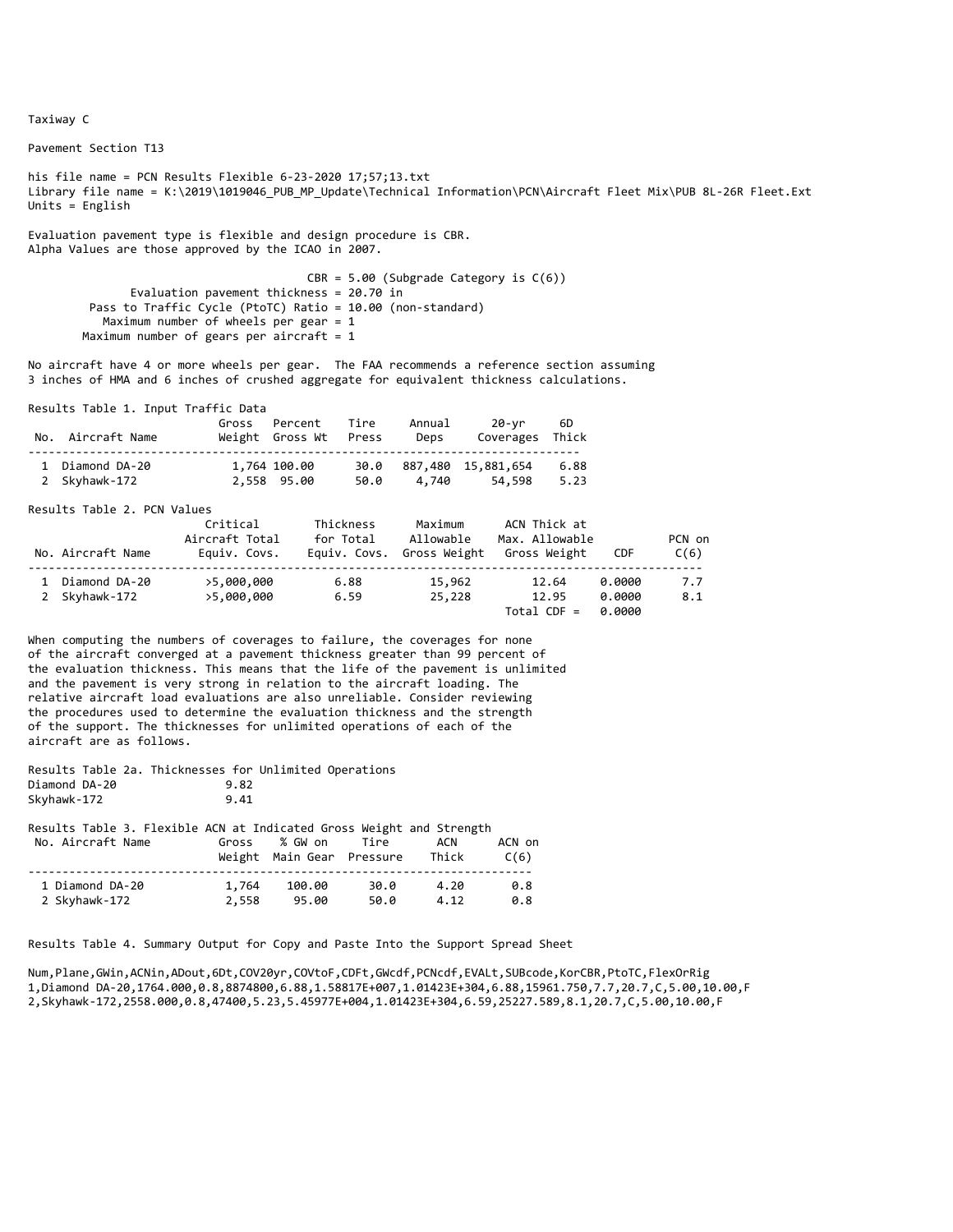Taxiway D

Pavement Section T1

Library file name = K:\2019\1019046\_PUB\_MP\_Update\Technical Information\PCN\Aircraft Fleet Mix\PUB 17‐35 Fleet.Ext Units  $=$  English

Evaluation pavement type is flexible and design procedure is CBR. Alpha Values are those approved by the ICAO in 2007.

> CBR = 9.00 (Subgrade Category is B(10)) Evaluation pavement thickness = 22.00 in Pass to Traffic Cycle (PtoTC) Ratio = 10.00 (non-standard) Maximum number of wheels per gear = 2 Maximum number of gears per aircraft =  $2$

No aircraft have 4 or more wheels per gear. The FAA recommends a reference section assuming 3 inches of HMA and 6 inches of crushed aggregate for equivalent thickness calculations.

Results Table 1. Input Traffic Data

| No. | Aircraft Name    | Gross         | Percent<br>Weight Gross Wt | Tire<br>Press | Annual<br>Deps | 20-yr<br>Coverages | 6D<br>Thick |  |
|-----|------------------|---------------|----------------------------|---------------|----------------|--------------------|-------------|--|
|     | B737-800         | 174,700       | 93.56                      | 205.0         | 5              | 281                | 17.69       |  |
| 2   | RegionalJet-200  | 53,000        | 95.00                      | 177.0         | 116            | 4,482              | 14.41       |  |
|     | $3C-130$         | 155,000 95.00 |                            | 105.0         | 11             | 951                | 16.96       |  |
|     | 4 Gulfstream-G-V |               | 90,900 95.00               | 188.0         | 66             | 3,147              | 17.74       |  |
|     | Diamond DA-20    |               | 1,764 100.00               | 30.0          | 9,342          | 167,177            | 3.33        |  |
|     | Skyhawk-172      |               | 2,558 95.00                | 50.0          | 474            | 5,460              | 2.82        |  |

Results Table 2. PCN Values

|              | No. Aircraft Name | Critical<br>Aircraft Total<br>Equiv. Covs. | Thickness<br>for Total<br>Equiv. Covs. | Maximum<br>Allowable<br>Gross Weight | ACN Thick at<br>Max. Allowable<br>Gross Weight | <b>CDF</b> | PCN on<br>B(10) |
|--------------|-------------------|--------------------------------------------|----------------------------------------|--------------------------------------|------------------------------------------------|------------|-----------------|
|              | B737-800          | 387                                        | 18.39                                  | 234,538                              | 27.74                                          | 0.1245     | 65.9            |
| $\mathbf{2}$ | RegionalJet-200   | >5,000,000                                 | 21.61                                  | 54,798                               | 14.52                                          | 0.0000     | 18.1            |
|              | 3 C-130           | 8,717                                      | 19.98                                  | 184,024                              | 20.64                                          | 0.0187     | 36.5            |
|              | 4 Gulfstream-G-V  | 19,147                                     | 20.10                                  | 105,947                              | 19.80                                          | 0.0282     | 33.6            |
| 5.           | Diamond DA-20     | >5,000,000                                 | 5.65                                   | 26,735                               | 9.72                                           | 0.0000     | 8.1             |
| 6            | Skyhawk-172       | >5,000,000                                 | 5.91                                   | 35,436                               | 10.05                                          | 0.0000     | 8.6             |
|              |                   |                                            |                                        |                                      | $Total$ CDF =                                  | 0.1714     |                 |

#### Results Table 3. Flexible ACN at Indicated Gross Weight and Strength

| No. Aircraft Name | Gross<br>Weight | % GW on<br>Main Gear | Tire<br>Pressure | ACN<br>Thick | ACN on<br>B(10) |
|-------------------|-----------------|----------------------|------------------|--------------|-----------------|
| 1 B737-800        | 174,700         | 93.56                | 205.0            | 22.99        | 45.3            |
| 2 RegionalJet-200 | 53,000          | 95.00                | 177.0            | 14.26        | 17.4            |
| $3C-130$          | 155,000         | 95.00                | 105.0            | 18.78        | 30.2            |
| 4 Gulfstream-G-V  | 90,900          | 95.00                | 188.0            | 18.03        | 27.9            |
| 5 Diamond DA-20   | 1,764           | 100.00               | 30.0             | 2.50         | 0.5             |
| 6 Skyhawk-172     | 2,558           | 95.00                | 50.0             | 2.70         | 0.6             |

Results Table 4. Summary Output for Copy and Paste Into the Support Spread Sheet

Num,Plane,GWin,ACNin,ADout,6Dt,COV20yr,COVtoF,CDFt,GWcdf,PCNcdf,EVALt,SUBcode,KorCBR,PtoTC,FlexOrRig 1,B737‐800,174700.000,45.3,50,17.69,2.81100E+002,2.25716E+003,18.39,234538.398,65.9,22.0,B,9.00,10.00,F 2,RegionalJet‐200,53000.000,17.4,1160,14.41,4.48245E+003,1.41588E+010,21.61,54798.036,18.1,22.0,B,9.00,10.00,F 3,C‐130,155000.000,30.2,110,16.96,9.51403E+002,5.08491E+004,19.98,184023.519,36.5,22.0,B,9.00,10.00,F 4,Gulfstream‐G‐V,90900.000,27.9,660,17.74,3.14696E+003,1.11692E+005,20.10,105947.117,33.6,22.0,B,9.00,10.00,F 5,Diamond DA‐20,1764.000,0.5,93420,3.33,1.67177E+005,1.01423E+304,5.65,26734.880,8.1,22.0,B,9.00,10.00,F 6,Skyhawk‐172,2558.000,0.6,4740,2.82,5.45977E+003,1.01423E+304,5.91,35435.919,8.6,22.0,B,9.00,10.00,F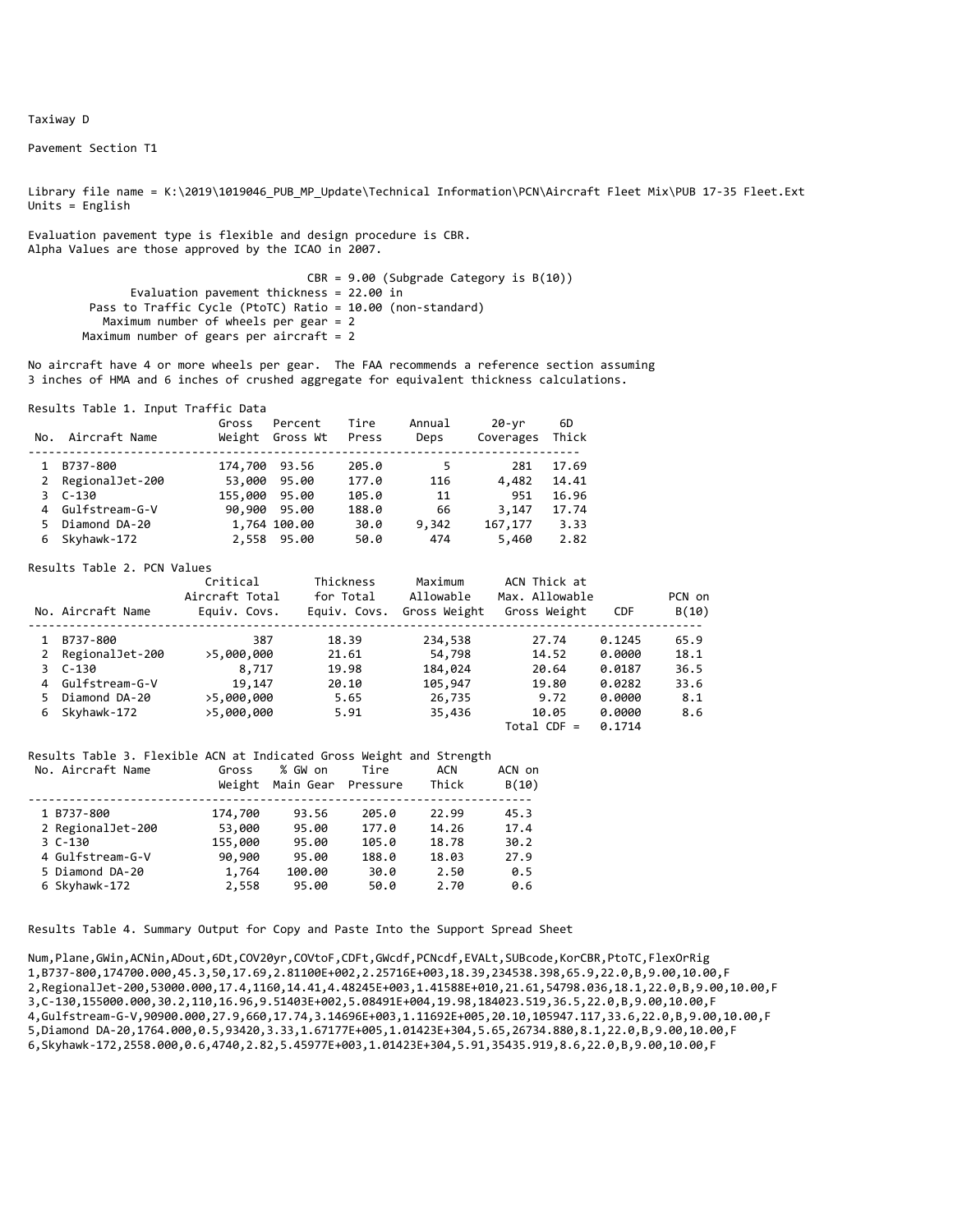Taxiway E

Pavement Section T8

Library file name = K:\2019\1019046\_PUB\_MP\_Update\Technical Information\PCN\Aircraft Fleet Mix\PUB 8R-26L Fleet.Ext Units = English

Evaluation pavement type is rigid Equivalent coverages computed with the AC 150/5320‐6C/D edge stress design method. Maximum gross weight computed with the AC 150/5320‐6C/D edge stress design method.

> k Value = 200.0 lbs/in^3 (Subgrade Category is C(147)) flexural strength = 650.0 psi Evaluation pavement thickness = 14.00 in Pass to Traffic Cycle (PtoTC) Ratio = 1.00

```
           Maximum number of wheels per gear = 2
Maximum number of gears per aircraft = 2
```
Results Table 1. Input Traffic Data

|   | No. Aircraft Name | Gross<br>Weight | Percent<br>Gross Wt | Tire<br>Press | Annual<br>Deps | 20-vr<br>Coverages | 6D<br>Thick |
|---|-------------------|-----------------|---------------------|---------------|----------------|--------------------|-------------|
|   | B737-800          | 174,700         | 93.56               | 205.0         | 100            | 562                | 13.26       |
| 2 | RegionalJet-200   | 53,000          | 95.00               | 177.0         | 2,209          | 8,536              | 9.12        |
|   | $3C-130$          | 155,000         | 95.00               | 105.0         | 214            | 925                | 9.65        |
|   | 4 Gulfstream-G-V  |                 | 90,900 95.00        | 188.0         | 1,249          | 5,955              | 11.09       |
|   | Diamond DA-20     |                 | 1,764 100.00        | 30.0          | 88,748         | 158,817            | 2.42        |
|   | Skyhawk-172       |                 | 2,558 95.00         | 50.0          | 8,531          | 9,826              | 1.97        |

#### Results Table 2. PCN Values

|    | No. Aircraft Name | Critical<br>Aircraft Total<br>Equiv. Covs. | Thickness<br>for Total<br>Equiv. Covs. | Maximum<br>Allowable<br>Gross Weight | ACN Thick at<br>Max. Allowable<br>Gross Weight | <b>CDF</b> | PCN on<br>C(147) |
|----|-------------------|--------------------------------------------|----------------------------------------|--------------------------------------|------------------------------------------------|------------|------------------|
|    | B737-800          | 627                                        | 13.30                                  | 192,626                              | 14.30                                          | 0.1814     | 60.6             |
|    | 2 RegionalJet-200 | >5,000,000                                 | 13.05                                  | 60,726                               | 9.15                                           | 0.0003     | 23.3             |
|    | 3 C-130           | 257,900                                    | 12.90                                  | 182,963                              | 12.09                                          | 0.0007     | 42.3             |
|    | 4 Gulfstream-G-V  | 60,408                                     | 12.81                                  | 107,462                              | 11.60                                          | 0.0199     | 38.7             |
| 5. | Diamond DA-20     | >5,000,000                                 | 13.79                                  | 1,830                                | 2.05                                           | 0.0000     | 1.0              |
|    | 6 Skyhawk-172     | >5,000,000                                 | 13.80                                  | 2,644                                | 1.88                                           | 0.0000     | 0.8              |
|    |                   |                                            |                                        |                                      | $Total$ CDF =                                  | 0.2024     |                  |

#### Results Table 3. Rigid ACN at Indicated Gross Weight and Strength

| No. Aircraft Name | Gross<br>Weight | % GW on<br>Main Gear | Tire<br>Pressure | ACN<br>Thick | ACN on<br>C(147) |
|-------------------|-----------------|----------------------|------------------|--------------|------------------|
| 1 B737-800        | 174,700         | 93.56                | 205.0            | 13.56        | 54.1             |
| 2 RegionalJet-200 | 53,000          | 95.00                | 177.0            | 8.50         | 19.9             |
| $3C-130$          | 155,000         | 95.00                | 105.0            | 11.05        | 34.9             |
| 4 Gulfstream-G-V  | 90,900          | 95.00                | 188.0            | 10.59        | 31.9             |
| 5 Diamond DA-20   | 1,764           | 100.00               | 30.0             | 2.02         | 0.9              |
| 6 Skyhawk-172     | 2,558           | 95.00                | 50.0             | 1.85         | 0.8              |

Results Table 4. Summary Output for Copy and Paste Into the Support Spread Sheet

Num,Plane,GWin,ACNin,ADout,6Dt,COV20yr,COVtoF,CDFt,GWcdf,PCNcdf,EVALt,SUBcode,KorCBR,PtoTC,FlexOrRig 1,B737‐800,174700.000,54.1,100,13.26,5.62200E+002,3.09916E+003,13.30,192625.549,60.6,14.0,C,200.00,1.00,R 2,RegionalJet‐200,53000.000,19.9,2209,9.12,8.53597E+003,3.09325E+007,13.05,60725.661,23.3,14.0,C,200.00,1.00,R 3,C‐130,155000.000,34.9,214,9.65,9.25456E+002,1.27449E+006,12.90,182963.313,42.3,14.0,C,200.00,1.00,R 4,Gulfstream‐G‐V,90900.000,31.9,1249,11.09,5.95539E+003,2.98521E+005,12.81,107462.148,38.7,14.0,C,200.00,1.00,R 5,Diamond DA‐20,1764.000,0.9,88748,2.42,1.58817E+005,1.20306E+043,13.79,1829.655,1.0,14.0,C,200.00,1.00,R 6,Skyhawk‐172,2558.000,0.8,8531,1.97,9.82644E+003,7.77395E+044,13.80,2643.624,0.8,14.0,C,200.00,1.00,R